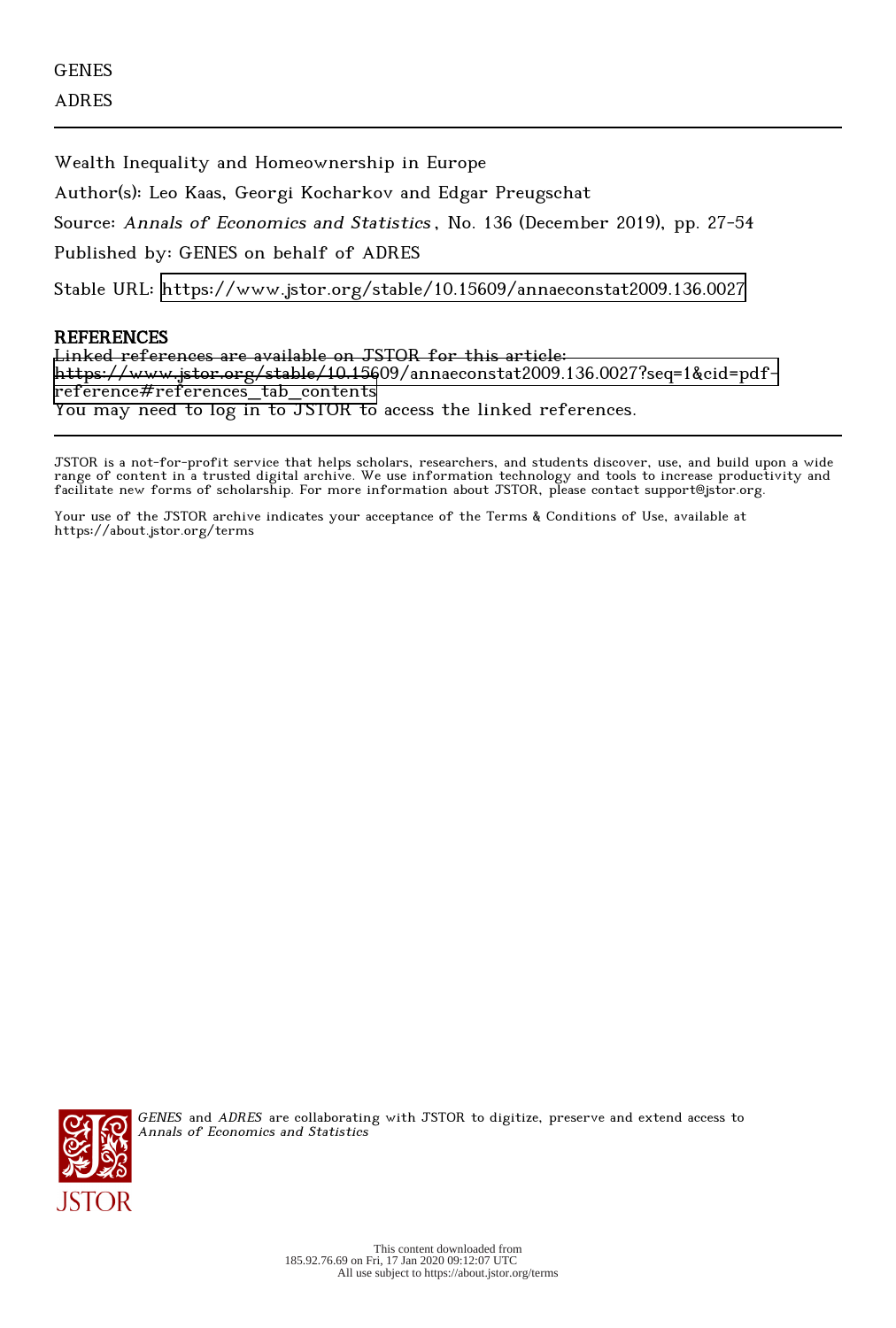# WEALTH INEQUALITY AND HOMEOWNERSHIP IN EUROPE

# Leo Kaasª, Georgi Kocharkovʰ and Edgar Preugschat°

The recently published Household Finance and Consumption Survey has revealed large differences in wealth inequality between the countries of the Euro area. We document a strong negative correlation between wealth inequality and homeownership rates across countries. We show that this negative relationship is robust to controlling for other observables using a counterfactual decomposition of cross-country inequality differences based on a recentered influence function regression. Furthermore, by decomposing the Gini coefficient across owners and renters we argue that the negative relationship is mostly driven by large inequality between the two groups. We also find that the cross-country differences in the homeownership rate and its negative correlation with wealth inequality are to a large extent driven by households in the lower half of the wealth distribution. Thus, not only the top percentiles but also the lower tail is important in accounting for overall wealth inequality.

*JEL Codes:* D31, E21, G11.

*Keywords:* Wealth Inequality, Homeownership, Housing, Euro Area.

# 1. INTRODUCTION

The issues of wealth inequality, its determinants, and their international differences have re-entered the center stage of discussion among academics and the general public with the publication of Piketty (2014). In this paper we take a comparative view on wealth inequality by examining the Household Finance and Consumption Survey (HFCS) recently published by the European Central Bank (2013, 2016). It is the first high-quality survey of household wealth data that is ex-ante harmonized across Euro area countries.<sup>1</sup> The survey has been conducted twice so far, with data for the first wave being collected around the year 2010 and for the second wave around the year 2014.<sup>2</sup>

Focusing on the nine largest countries of the survey, we document significant differences in wealth inequality as measured by the Gini coefficient, which ranges from 0.76 in Germany to 0.56 in Greece. At the same time, there are pronounced differences in homeownership rates. For example, Greece has a homeownership rate of 72%, whereas it is only 44% in Germany.<sup>3</sup> Indeed, we find that there is a strong negative correlation between the Gini coefficients of net wealth and homeownership rates. While the value of

We thank Don Schlagenhauf and the audiences at the HFCS User Workshop in Frankfurt 2015 and the SFB 649 Workshop on "Interaction between Housing and the Economy" in Berlin 2015 for comments and useful suggestions. The opinions expressed in this paper are those of the authors and do not necessarily reflect the views of the Deutsche Bundesbank.

<sup>a</sup>Goethe University Frankfurt. [kaas@wiwi.uni-frankfurt.de](mailto:kaas@wiwi.uni-frankfurt.de)

bCorresponding author. Deutsche Bundesbank. [georgi.kocharkov@bundesbank.de](mailto:georgi.kocharkov@bundesbank.de)

<sup>c</sup>Technical University Dortmund. [e.preugschat@gmail.com](mailto:e.preugschat@gmail.com)

<sup>&</sup>lt;sup>1</sup>The first cross-country data set of household wealth is the Luxembourg Wealth Study, which is harmonized ex-post (see Sierminska, Brandolini, and Smeeding (2006)).

<sup>&</sup>lt;sup>2</sup>Some countries have been surveyed a year earlier or later. Since only some of the countries have interviewed the same households in the second wave, we ignore the panel dimension. Reported numbers are (deflated) averages over the two waves unless noted otherwise.

<sup>&</sup>lt;sup>3</sup>See Tables I and VII and Figure 1.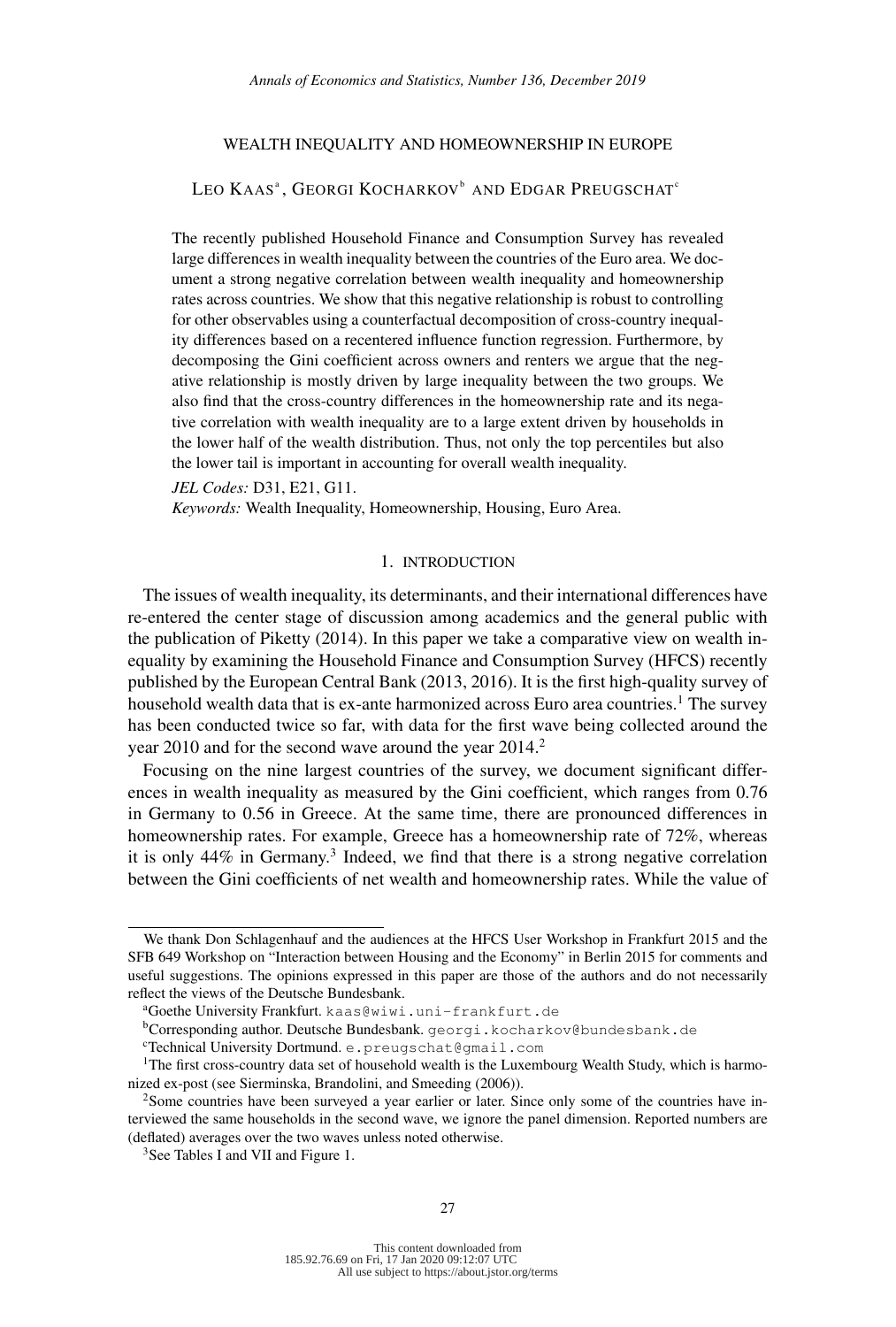the main residence constitutes by far the most important component of an average household's portfolio, it is not a priori clear how homeownership and wealth inequality are related. For lower housing wealth in principle could be compensated by higher holdings of non-housing wealth. This study makes progress on understanding this correlation by pinpointing the relevant features of the joint distribution of homeownership and wealth and by controlling for alternative explanatory factors.

To analyze the relationship between wealth inequality and homeownership, we perform a decomposition analysis. As a preliminary step, we decompose the Gini coefficient of net wealth into the within group components of homeowners and renters and the between-group component. The homeowner group and the between-group components account largely for the Gini coefficients in all countries. However, only the between-group component is relevant for the negative relationship between the Gini coefficient and the homeownership rate. This is due to the fact that the average renter is much poorer than the average owner in all countries.

We then conduct a counterfactual decomposition of inequality differences based on a regression of the recentered influence function (RIF) of the Gini coefficient developed by Firpo, Fortin, and Lemieux (2009). Unlike previous decomposition techniques, this approach allows to isolate the contribution of individual controls. The regression coefficients on homeownership turn out to be the most important ones, showing a large negative effect on the Gini coefficient for all countries; these coefficients also have a similar magnitude across countries. The counterfactual decomposition confirms that the homeownership rate is the most important factor in accounting for the differences in the Gini coefficient across countries.

Our analysis suggests that the savings behavior of households in the bottom half of the wealth distribution is crucial for understanding the overall negative relationship between homeownership rates and wealth inequality. The cross-country variation of wealth inequality is much higher for the poorer half than for the households above the median and below the 90th wealth percentile.<sup>4</sup> At the same time, the largest differences in homeownership rates between countries are for households in the bottom half of the wealth distribution. Moreover, particularly households in the bottom half are richer in those countries where homeownership rates are higher. One interpretation of these facts is that in countries with high homeownership, households have higher incentives to save, possibly due to different incentives to buy a home.<sup>5</sup> This lifts the wealth levels of the poorer households relative to the richer households, thereby lowering inequality. We briefly investigate the cross-country differences in housing market institutions and find evidence that housing market associated taxes seem to be related to homeownership and wealth inequality. An alternative and complementary explanation is put forward by Pham-Dao (2019) who emphasizes the means-testing feature of public insurance that lowers incentives to save for households with low income. Regardless of which interpretation is the most important one, our findings highlight the fact that not only top percentiles are important to account

<sup>&</sup>lt;sup>4</sup>As explained further below, the HFCS, like all household survey data sets, have issues with non-response and underreporting at the top of the wealth distribution. Therefore, we exclude the top decile in several robustness checks, and we separately consider households between the 50th and 90th percentiles as the "50-90 group".

<sup>5</sup>For a study of savings incentives of low-income households in the U.S., see Kaymak and Poschke (2016).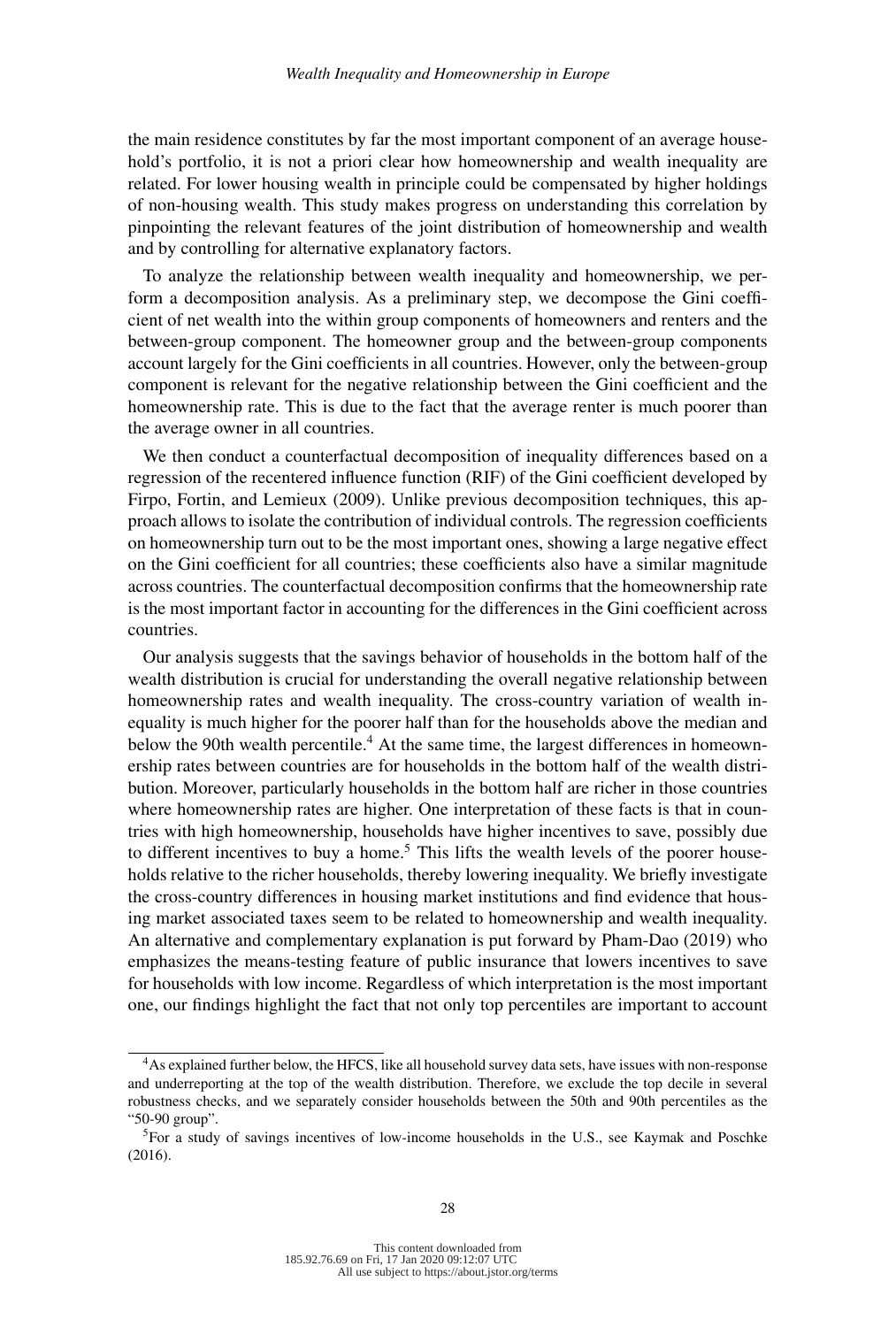for wealth inequality and its differences across countries.

As this study is interested in the determinants of wealth inequality, we do not aim to explain differences in homeownership rates.<sup>6</sup> Clearly, the homeownership rate is a highly endogenous object which ultimately needs to be explained itself. The issues of endogeneity in the context of estimating the determinants of wealth accumulation and inequality are intricate, and only few papers have addressed them.<sup>7</sup> Regarding the explanatory factors for homeownership, only a small portion of the differences in homeownership rates can be attributed to observable differences in demographic characteristics given by our dataset, in particular age and the number of children.<sup>8</sup> In a companion paper Kaas, Kocharkov, Preugschat, and Siassi (2019) we analyze the role of several institutional features for understanding the low homeownership rate in Germany on the basis of a structural housing market model. A structural model would also be useful to evaluate the role of policies for the homeownership–inequality relationship. One well-known challenge for such a model, however, is to quantitatively match the empirical wealth distribution and achieve significant effects from shifters of the homeownership rate (see Diaz and Luengo-Prado (2010) and Cho and Francis (2011)). The recent working paper by Kindermann and Kohls (2018) is a first step in this direction.

Our paper relates to the empirical literature concerned with cross-country comparisons of wealth accumulation and wealth inequality.<sup>9</sup> The negative relationship between homeownership rates and wealth inequality across countries in the HFCS data set was first noted in the study by Bezrukovs (2013). Mathä, Porpiglia, and Ziegelmeyer (2017) analyze HFCS data to examine cross-country variation in wealth holdings and point to the important role of homeownership to explain differences in wealth levels. While they also look at different wealth quantiles, they do not explore the determinants of the cross-country inequality differences. Bover (2010) compares the impact of the household structure on differences in the wealth distributions between the U.S. and Spain. Imposing the Spanish household structure on the U.S., she estimates a counterfactual wealth distribution, using the nonparametric approach of DiNardo, Fortin, and Lemieux (1996) and finds small effects on the Gini coefficient. Fessler, Lindner, and Segalla (2014) confirm the relatively small effect of household structure using HFCS data, but show that this masks strong effects in different segments of the overall wealth distribution. Different household structures across countries (e.g. a higher share of adult children living with their parents in the Southern European countries) could bias our measure of the homeownership rate. We therefore also include detailed controls regarding household structure for our RIF regressions as a robustness check. The study by Christelis, Georgarakos, and Haliassos (2013) evaluates comparable data from health and retirement surveys for the U.S. as well as for several European countries and also conduct a decomposition analysis for quantiles of

<sup>&</sup>lt;sup>6</sup>In a cross-country context, Christelis, Georgarakos, and Haliassos (2013) examine the determinants of asset market participation and asset holdings, including housing.

<sup>7</sup>See Chernozhukov and Hansen (2004) for an exception. They analyze the effects of participation in a retirement savings program on wealth quantiles, using an instrumental quantile regression approach. Kaas, Kocharkov, and Preugschat (2019) estimate the causal effect of homeownership on net wealth for the subsample of inheritors by using inherited homes as an instrument.

<sup>&</sup>lt;sup>8</sup>See for instance the first stage regressions in Kaas, Kocharkov, and Preugschat (2019).

<sup>9</sup>A recent study that constructs a measure of *global* wealth inequality using different micro data sources is Davies, Sandström, Shorrocks, and Wolff (2011).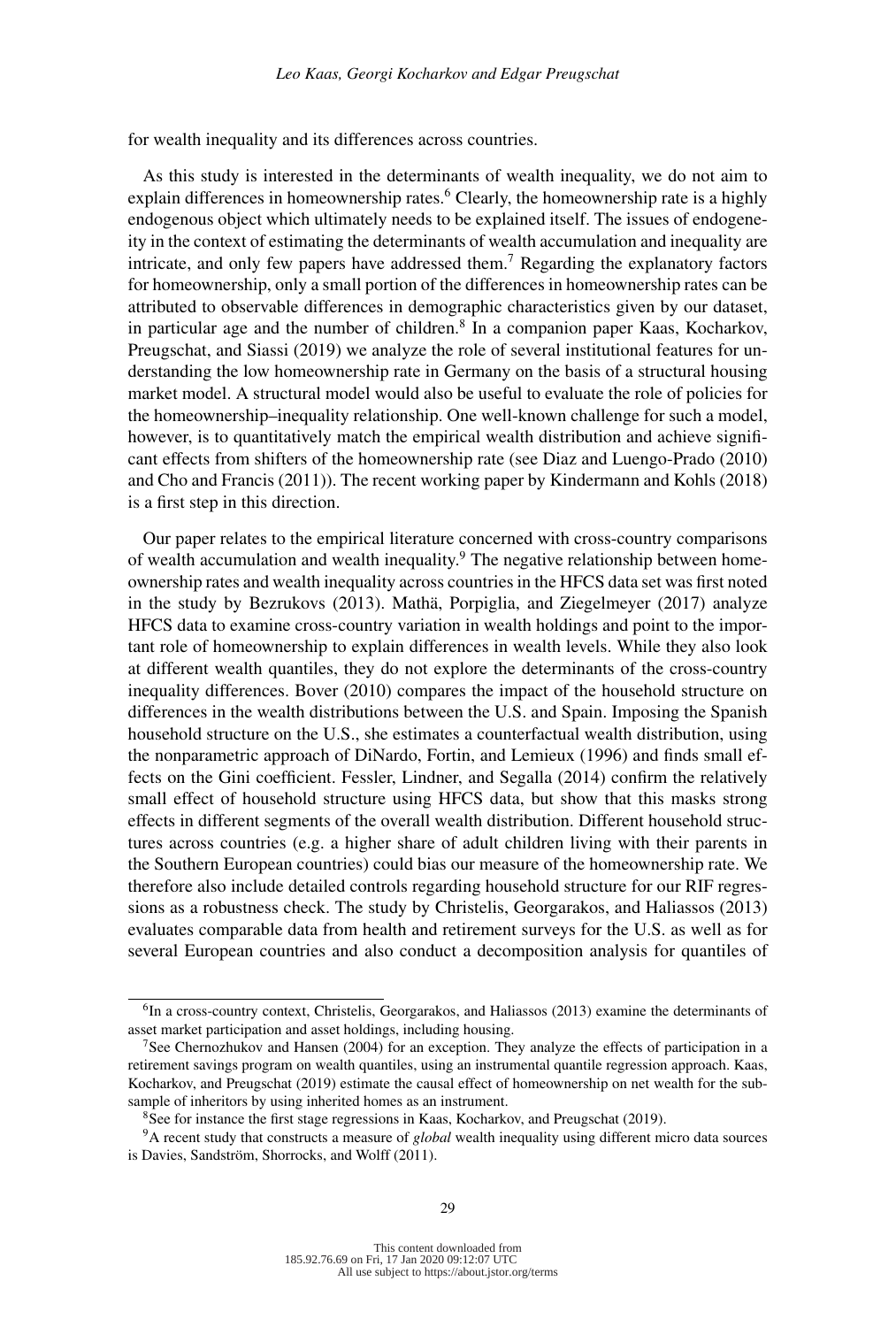different portfolio components, but do not examine wealth inequality differences.<sup>10</sup>

The following section describes the data set and presents some important facts on wealth holdings and inequality as well as its relationship with homeownership rates, and at the end of this section we decompose the Gini coefficient by homeownership status. Then, in Section 3 we present a cross-country decomposition based on a RIF regression of the Gini coefficient. Section 4 shows the importance of the bottom half of the wealth distribution when accounting for the variation in both homeownership rates and wealth inequality and discusses the role of housing market policies. Section 5 concludes.

## 2. DATA AND BASIC FACTS

Our data sources are the first two waves of the Eurosystem Household Finance and Consumption Survey (HFCS) published by the European Central Bank in 2013 and 2016, which provide household-level data in 15 Euro area countries for the first wave and 20 countries for the second wave.<sup>11</sup> These data are collected in a harmonized way for a sample of households in the periods 2009-2011 and 2011-2014 for the two waves, respectively.<sup>12</sup> We restrict the sample to the nine largest countries of the Euro area: Austria, Belgium, France, Germany, Greece, Italy, the Netherlands, Portugal, and Spain, which include about  $46,000$  households in each wave.<sup>13</sup> For our descriptive statistics and the inequality measures reported in this section we average over waves by deflating monetary values to 2014 Euro values.

Our wealth measure of interest is total net wealth of a household. Net wealth is all household wealth, including financial assets, real estate, stakes or ownership in businesses, and valuables minus total debt. Net wealth includes voluntary pension plans, but excludes occupational pension plans and promised entitlements to public retirement payments.In Table I we present some statistics of net wealth for the nine countries in our sample. Median net wealth differs considerably across countries, whilst the dispersion of mean net wealth is a bit less pronounced. The varying gap between median and mean wealth levels reflects large differences in net wealth inequality across countries. The Gini coefficient of net wealth ranges from 0.58 in Greece to 0.76 in Germany. Other measures such as the ratios of the 90th to the 50th quantile and the wealth share owned by households between the median and the 90st percentile relative to share owned by the bottom half (i.e. the ratio s90/s50) in Table I follow a similar pattern across countries. It is noteworthy that in particular the 90/50 ratio follows quite closely the pattern of Gini coefficients across countries. Piketty (2014) argues that differences in top percentiles are more

<sup>&</sup>lt;sup>10</sup>Methodologically, their approach is based on conditional quantile regressions developed by Machado and Mata (2005).

<sup>&</sup>lt;sup>11</sup> Some of the additional countries of the second wave have not yet adopted the Euro.

<sup>&</sup>lt;sup>12</sup>See Tiefensee and Grabka (2016) for a detailed discussion of the limitations of cross-country comparisons using the HFCS.

<sup>&</sup>lt;sup>13</sup>The HFCS data come in five samples. Each sample contains a different realization of imputations for missing or incorrect values. We follow Rubin (1987) to produce point estimates from the data by averaging over the separate estimates from each implicate. Standard errors for the regressions in the later sections of this paper are obtained by computing bootstrapped variances for each implicate using 200 of the provided replicate weights and by combining the within and between implicate variances as shown in Rubin (1987). Tiefensee and Grabka (2016) analyze the degree of imputation and find that for the selected countries most variables have less than 10% missing values. One important exception is the value of housing wealth for France, which is only based on reported ranges and therefore fully imputed.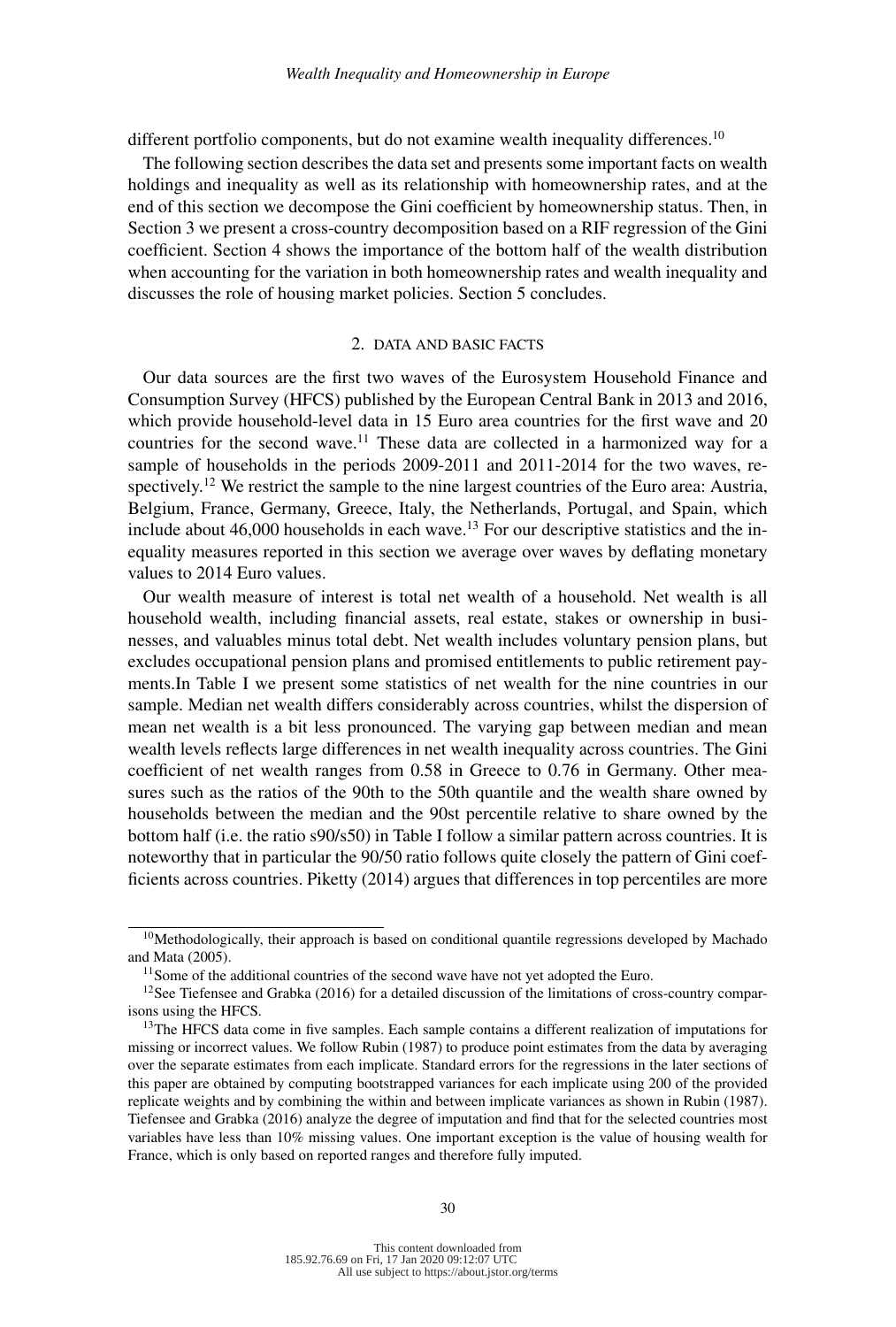| Country          | Mean   | <b>Median</b> | Mean/Med. | 90/50 | s90/s50 | Gini |
|------------------|--------|---------------|-----------|-------|---------|------|
| Austria (AT)     | 253905 | 78925         | 3.26      | 6.58  | 16.66   | .75  |
| Belgium (BE)     | 322029 | 204527        | 1.58      | 3.32  | 5.36    | .60  |
| Germany (DE)     | 200421 | 54944         | 3.66      | 8.16  | 17.87   | .76  |
| Spain (ES)       | 265223 | 160587        | 1.65      | 3.36  | 4.31    | .59  |
| France (FR)      | 231414 | 111153        | 2.09      | 4.57  | 9.42    | .68  |
| Greece (GR)      | 121375 | 80321         | 1.53      | 3.47  | 5.23    | .58  |
| Italy (IT)       | 240739 | 153508        | 1.57      | 3.40  | 5.72    | .61  |
| Netherlands (NL) | 153804 | 88655         | 1.74      | 4.39  | 23.78   | .68  |
| Portugal (PT)    | 149731 | 70893         | 2.11      | 4.53  | 6.59    | .67  |

TABLE I SUMMARY STATISTICS FOR HOUSEHOLD NET WEALTH AND MEASURES OF INEQUALITY

Notes: All values are averages over the two waves. We use sampling weights for all statistics. Levels are all in 2014 Euros, deflated by the country-specific CPIs. Source: HFCS 2013-2016.

meaningful measures of wealth inequality than the Gini coefficient or the 90/50 decile ratio, given that wealth is highly concentrated at the top. However, as with other household survey data, important issues are the lower response rates and underreporting of wealth for top percentile households. For seven of the countries in our sample, Vermeulen (2016) estimated the error at the top using Pareto tails and finds that the gap between the corrected and reported share of the top 1% net wealth varies between 1 and 11 percentage points, depending on the country.14

For our analysis, an inequality measure that summarizes features of the whole wealth distribution is more adequate. In what follows, we focus on the Gini coefficient, which is also the most common inequality measure in the macroeconomic literature on wealth inequality. Because of the difficulty of measuring the top percentiles of wealth, we repeat our analysis for the subsample of households in the lower nine deciles of the net wealth distribution and find that all the main results remain unchanged (see Appendix D).

Next, we look at the importance of housing wealth for the average household's portfolio and its impact on inequality. We divide wealth into the components of net own housing wealth, net financial wealth, net real wealth, and business wealth and compute their shares. The first component consists of the value of the house that is owned by the household and used as a primary residence minus the amount of mortgage debt for that house. Net financial wealth is all financial wealth minus all debt that is not in the form of mortgages. Net real wealth includes items such as cars and valuables and other real estate net of mortgage debt. The last item, business wealth is the net value of a (self-employment) business. We have chosen these categories as they refer to different economic functions. For instance, own housing wealth is different from financial investments, as wealth in form of a primary residence also has a direct use value. Further, business wealth reflects an important economic choice individuals undertake, i.e. whether or not to become an entrepreneur. Table II shows the portfolio shares of the four components for each country.

<sup>14</sup>See also Eckerstorfer, Halak, Kapeller, Schütz, Springholz, and Wildauer (2015) for the Austrian subsample of the HFCS and Bach, Thiemann, and Zucco (2015). The limited validity of the HFCS for top wealth households is also reflected by the observation that the mean of net wealth is below the one estimated from national accounts (see European Central Bank (2013)).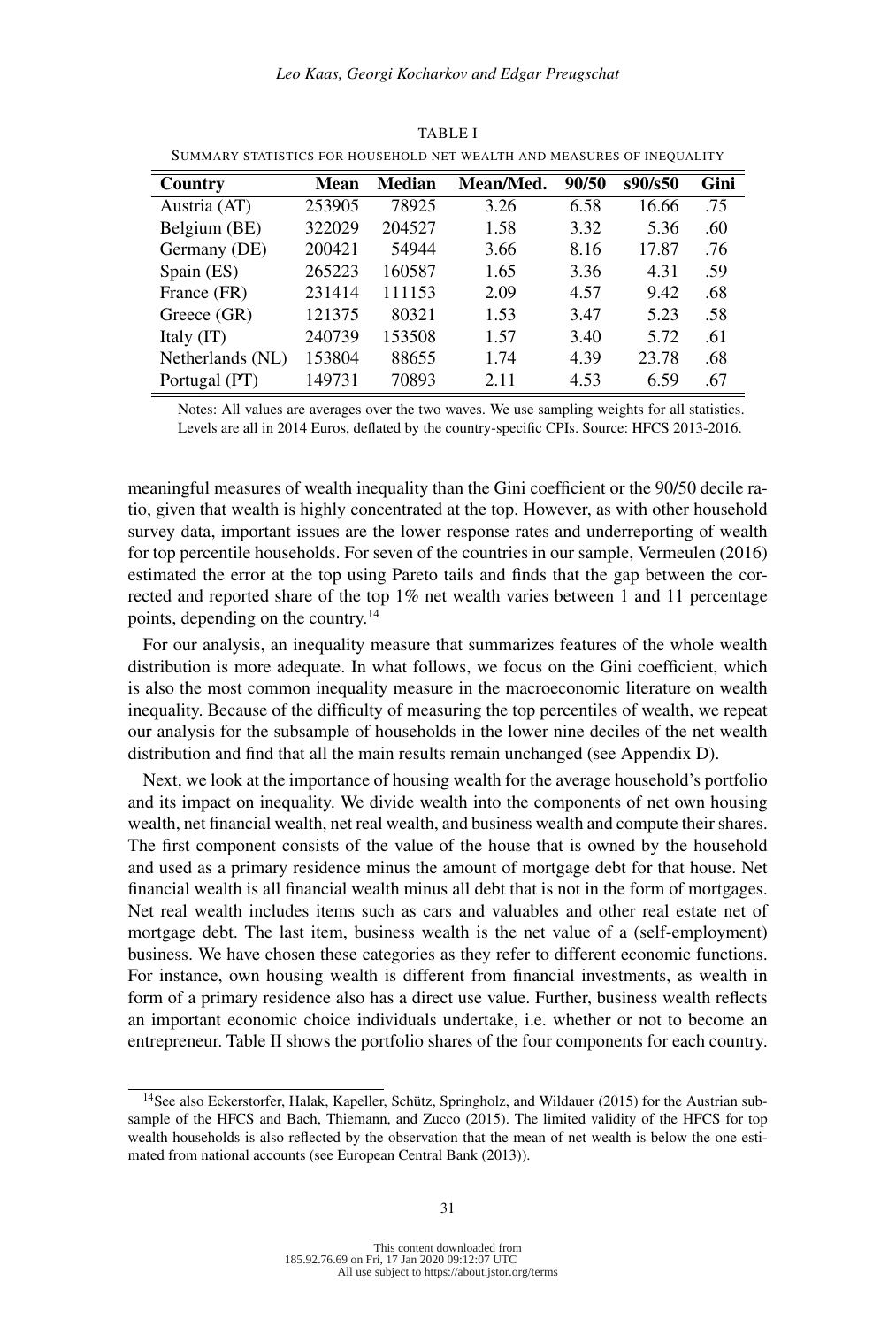|                |                                                                      | T URIFULIU SHARES |    |    |    |
|----------------|----------------------------------------------------------------------|-------------------|----|----|----|
| Country        | Net own housing Net financial Net real Net business Net wealth $< 0$ |                   |    |    |    |
| AT             | 48                                                                   | 14                | 19 | 19 |    |
| BE             | 48                                                                   | 25                | 18 | 8  |    |
| DE             | 40                                                                   | 24                | 23 | 13 |    |
| ES             | 48                                                                   | 15                | 28 |    |    |
| <b>FR</b>      | 44                                                                   | 19                | 24 | 14 |    |
| <b>GR</b>      | 52                                                                   | 60                | 35 |    |    |
| IT             | 61                                                                   |                   | 20 |    |    |
| NL             | 53                                                                   | 29                | 16 |    | 14 |
| <b>PT</b>      | 37                                                                   | 13                | 34 | 16 |    |
| <b>Average</b> | 48                                                                   | 17                | 24 |    |    |

TABLE II PORTFOLIO SHARES

Notes: Values in percentages. All values are averages over the two survey waves. Sample weights are used. Source: HFCS 2013-2016.

As these averages include households with non-positive wealth holding, we also report in the last column the share of households with zero or negative wealth.<sup>15</sup>

We see that the shares of net own housing wealth are strikingly high even for countries with low homeownership rates, such as Austria and Germany. On average, own housing contributes around one half of all wealth, with the lowest share being slightly below 40%. The second most important component is net real wealth, partly reflecting the importance of other real estate holdings. Net financial wealth and business wealth play a smaller role. In Appendix B we show that the contribution of each portfolio item roughly reflects its contribution to the overall Gini coefficient of a given country. Specifically, we find that the housing component contributes on average 42% to the overall Gini coefficient.

While these numbers indicate that housing wealth is very important for overall wealth, we now show that it also helps to understand the differences in wealth inequality between countries. Not only wealth inequality but also homeownership rates differ strongly across our sample of countries. Homeownership rates range from 44% in Germany to 82% in Spain. In Figure 1 we plot the homeownership rates against the Gini coefficients across countries, showing a remarkably strong negative correlation.<sup>16</sup>

To better understand this negative relationship between the Gini coefficient and the homeownership rate, we conduct a decomposition of the Gini coefficient which accounts for the contributions of the subgroups of homeowners  $(o)$  and renters  $(r)$ , as well as between-group inequality. The overall Gini coefficient of a given country can be decomposed in the following way (see e.g. Lambert and Aronson (1993)):

$$
G = P_o S_o G_o + P_r S_r G_r + \overline{G} + \mathcal{R},
$$

where  $G_i$  is the Gini coefficient within the group i,  $P_i$  is the population share and  $S_i$  the wealth share of group i. The term  $\bar{G}$  is the Gini coefficient of between-group differences.

<sup>&</sup>lt;sup>15</sup>Note that the presence of households with negative wealth holdings affects the Gini coefficient, which in such a case can theoretically exceed the value of one.

<sup>&</sup>lt;sup>16</sup>This fact is robust to including the smaller Euro area countries in the HFCS. The correlation is then −0.85.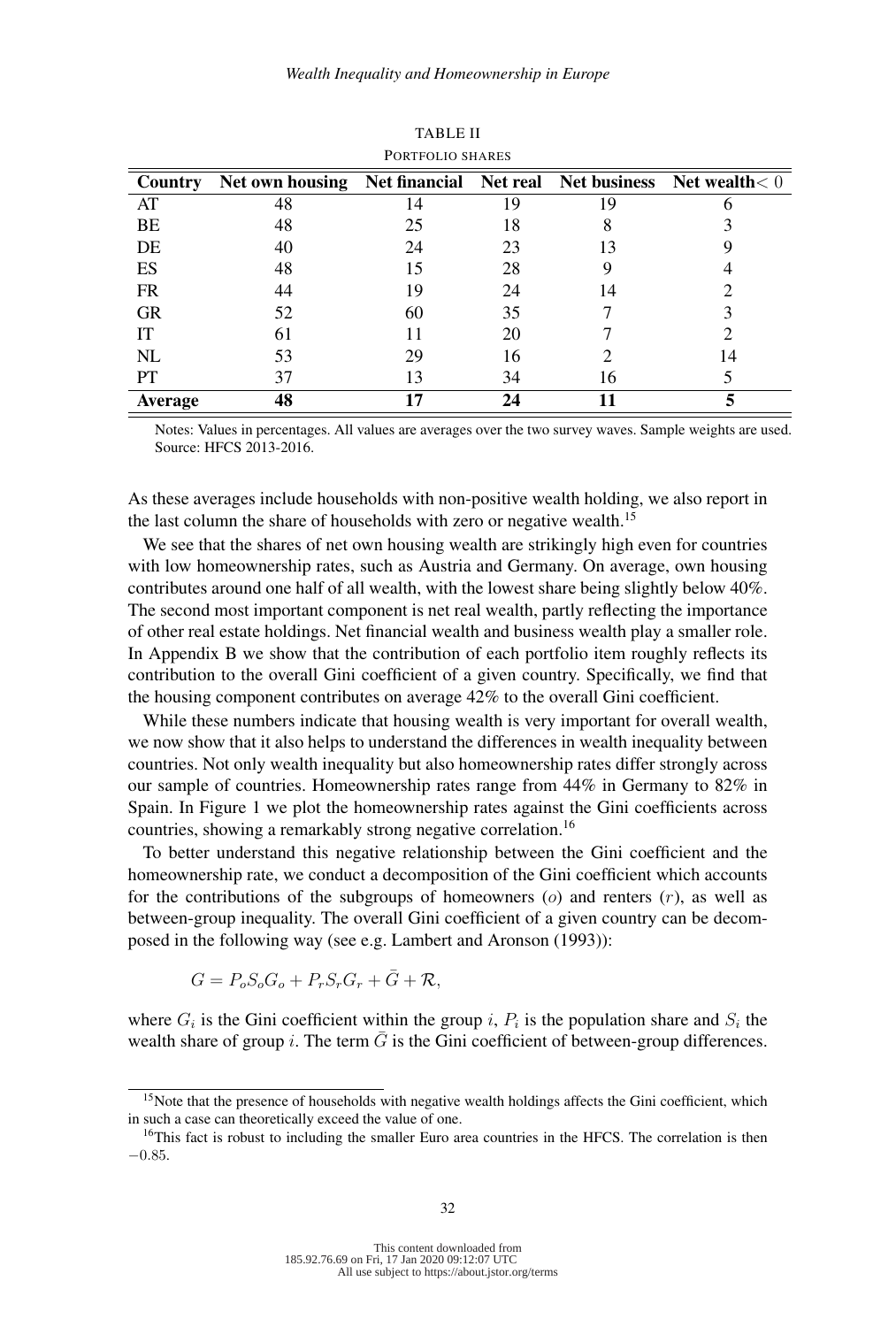It is based on the average wealth of the two groups taking into account the shares of each group of the total population. Finally, the last term  $R$  is a residual (or so-called overlap) term which is positive only if the wealth distributions of the two groups overlap and zero otherwise.<sup>17</sup> In Table III we report the contributions of the within-group components (owners and renters), the between-group component and the residual as a fraction of the overall Gini coefficient.



Figure 1: Wealth inequality and homeownership

Note: Values are averaged over the two survey waves. Source: HFCS 2013-2016.

Two important messages can be derived from this decomposition: First, the subgroup of owners and the between-group component account for the majority of overall wealth inequality in all countries (on average 47% and 42%, resp.), whereas the other two components play only a minor role. Second, the between-group component of the Gini coefficient correlates negatively with the homeownership rate across countries: it is highest in low-homeownership countries Austria and Germany, and lowest in high-homeownership countries Belgium, Greece, Portugal and Spain. On the other hand, the within-owner contribution to the Gini coefficient correlates *positively* with homeownership rates, and hence does not help to account for the negative relationship between wealth inequality and homeownership rates that we document in Figure 1.<sup>18</sup> In summary, both the owner component and the between-group component are quantitatively important. However, only the latter one accounts for the negative relationship of the overall Gini coefficient with the homeownership rate. The important fact that drives this negative correlation is that in all countries renters are on average much poorer than homeowners.

<sup>&</sup>lt;sup>17</sup>In general, the residual term makes the interpretation of the decomposition less clear-cut. As  $R$  turns out to be small and does not differ much across countries, it is less of a concern in our case (see e.g. Lambert and Aronson (1993) for a discussion).

<sup>&</sup>lt;sup>18</sup>The correlations of the homeownership rate with the levels of the components  $P_oS_oG_o$  and  $\bar{G}$  are 0.91 and −0.99, respectively.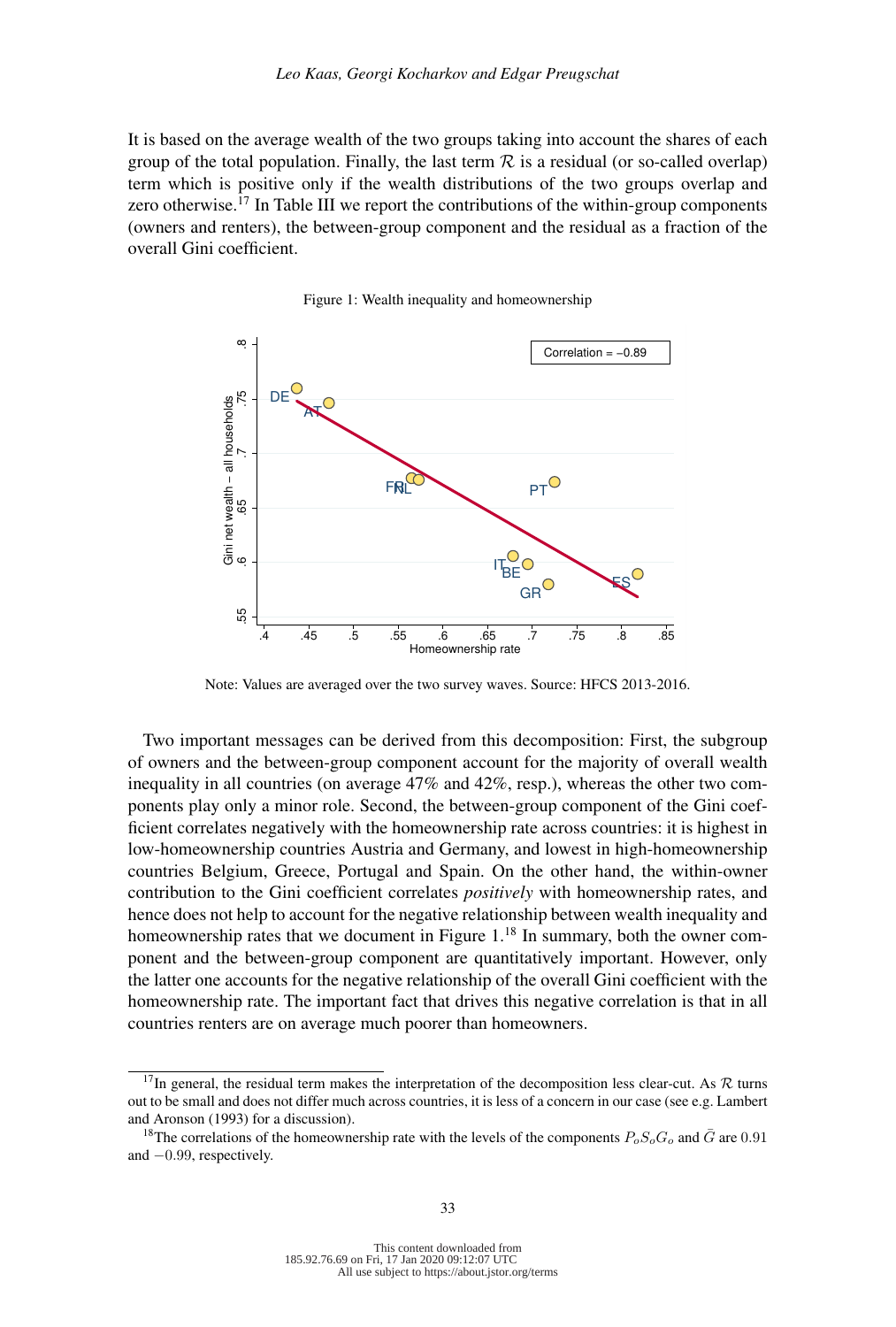|           |        | UINI COEFFICIEN I |         |                 |
|-----------|--------|-------------------|---------|-----------------|
| Country   | Owners | <b>Renters</b>    | Between | <b>Residual</b> |
| AT        | 31     |                   | 55      |                 |
| BE        | 50     |                   | 37      | 10              |
| DE        | 29     | 9                 | 56      | 6               |
| ES        | 70     |                   | 23      | 6               |
| <b>FR</b> | 39     | 5                 | 50      | 6               |
| <b>GR</b> | 54     | 3                 | 36      |                 |
| IT        | 50     | 2                 | 44      |                 |
| NL        | 39     | 6                 | 47      | 8               |
| PT        | 59     | 3                 | 30      | 9               |
| Average   | 47     | 5                 | 42      |                 |

TABLE III RELATIVE CONTRIBUTION OF SUBGROUPS TO THE OVERALL GINI COEFFICIENT

Notes: Values in percentages. All values are averages over the two survey waves. Sample weights are used. Source: HFCS 2013-2016.

In the following section we investigate this relationship further by means of a counterfactual decomposition of cross-country differences of the Gini coefficient in which we account for several potential explanatory variables.

## 3. CROSS-COUNTRY DECOMPOSITION

To take the potential impact of observable household characteristics on differences in the Gini coefficient into account, we conduct cross-country decompositions based on recentered influence function (RIF) regressions. At the end of the section we comment on how the results of this section correspond to the findings from the last section.

## 3.1. *RIF-Gini Regression*

The RIF regression approach developed by Firpo, Fortin, and Lemieux (2009) can be used to estimate the marginal effect of covariates on distributional statistics, such as quantiles or the Gini coefficient. The RIF regression is based on the influence function (IF) of a statistic, which gives the change of the statistic when there is a marginal increase in the probability mass of one particular value in the support of the distribution.<sup>19</sup> The IF of a given statistic is recentered by adding the statistic itself, implying that the expectation of the RIF equals the statistic. What is important for our purpose is that the RIF approach can isolate the partial effects of different covariates on the Gini coefficient (see Appendix C for further details).

We regress  $RIF^{Gini}(w)$ , where w is the net wealth of a household, on a set of covariates for each country separately. In addition to homeownership status we control for household income, household size, number of children of age less than or equal to 20 years, and the

<sup>&</sup>lt;sup>19</sup>More precisely, the IF gives the change of the statistic if the weight at one particular element within the support of the distribution is increased. A regression of the RIF on covariates gives the effect of a marginal shift in the covariate distribution on the statistic. In the case of discrete variables, the RIF coefficients can be interpreted as "generalized average partial effects" (see Rothe (2009) and Rothe (2012)).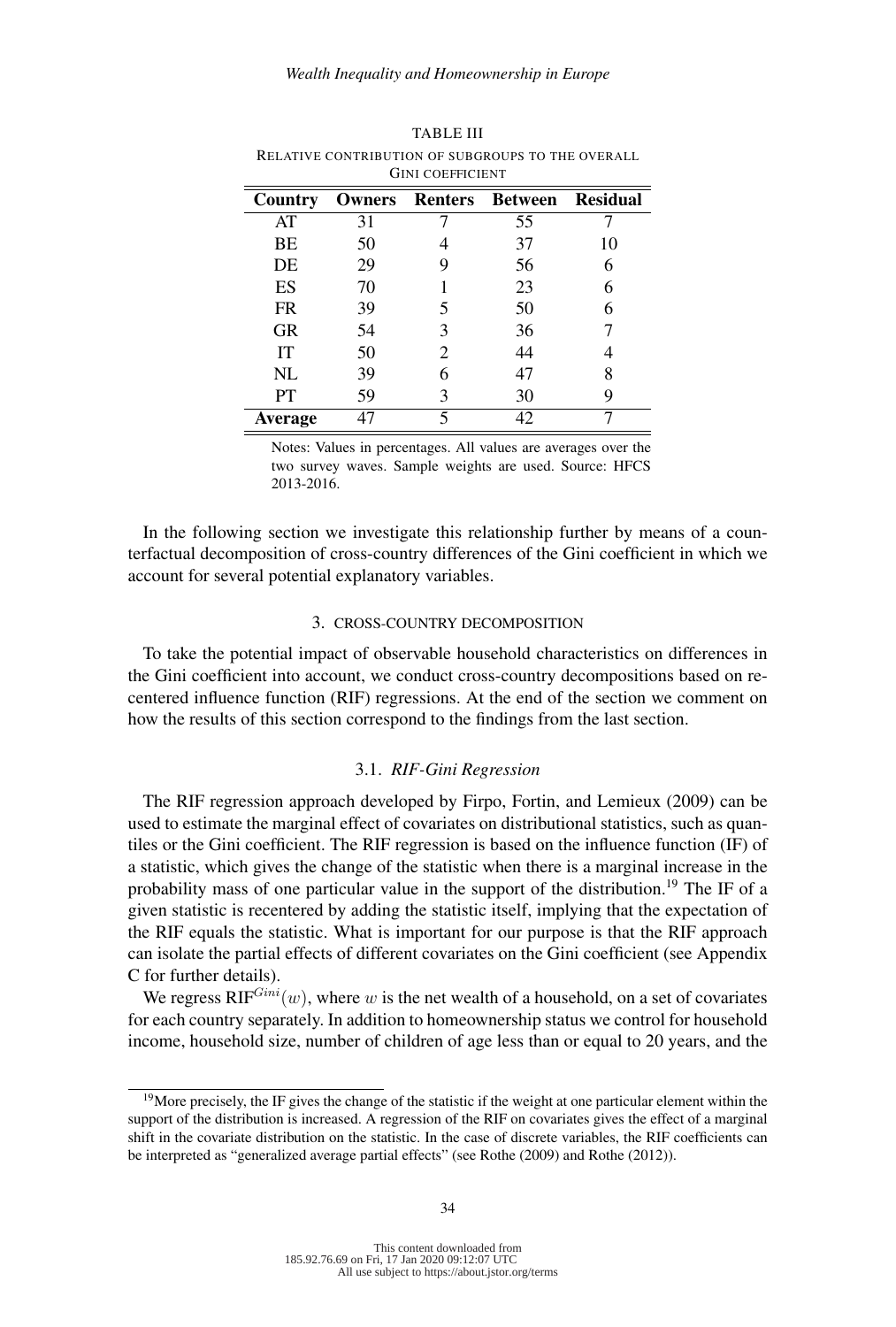following attributes of the reference person in the household (RP): age, self-employment status (conditional on having at least one employee), a dummy variable for tertiary education, and marital status. Table VII in the Appendix provides descriptive statistics for these variables. Our set of regressors resembles those used in the literature on wealth regressions. Our experiments with other sets of regressors do not show significant improvements or changes. In particular, we included the first 24 of the household structure dummies given in Table 3 of Fessler, Lindner, and Segalla (2014). The household structure is potentially important as there is evidence that in Southern European countries more adult children live with their parents, thereby potentially lowering the share of young renters.<sup>20</sup> It turns out that the additional controls are mostly insignificant and have only minor effects. One important exception, however, is the inclusion of the value of an inherited main residence. Inheriting a home is highly correlated with homeownership, so that its inclusion in the regressions reduces the effect of homeownership on the Gini coefficient. Since not all countries report inherited wealth information, we decided not to include it. As a further robustness check we also added to the regressions individual house price changes, as in the study by Mathä, Porpiglia, and Ziegelmeyer (2017). While different countries have experienced varying magnitudes of house price appreciation, the effect on inequality is relatively modest and not significant on average (see Table XII in Appendix C). One reason could be that the countries with larger price increases are also the ones with higher homeownership rates. Thus, a majority benefits from the capital gains and the relative wealth positions do not change significantly.

All of our regressors are likely to be important for wealth accumulation and indirectly for wealth inequality. Income clearly affects wealth, as savings are mostly taken from labor income.<sup>21</sup> A larger household can smooth income differences across individuals better than a smaller household. On the other hand, children can have ambiguous effects on wealth accumulation. They tend to reduce the resources left for savings, but can also give a motive for a higher savings rate. Our measure of self-employment mostly covers business owners. A higher share of entrepreneurs might increase inequality as entrepreneurship is a risky activity. Tertiary education might be important for wealth accumulation independent of income, e.g. if education is correlated with more prudent investment behavior.

In Table IV we report the coefficient estimates for the first wave.<sup>22</sup> It is noteworthy that most coefficient estimates are fairly similar across countries. With only few exceptions, the signs of a given regressor are the same for all significant and near-significant estimates, and they are also of the same order of magnitude. In particular, the coefficients for homeownership are negative, (strongly) significant and similar across countries. It should be noted that the observables altogether have only limited explanatory power for the Gini coefficient which is similar to the results from wealth regressions in other studies.<sup>23</sup>

To interpret the regression results it is necessary to take a closer look at the regressand, the recentered influence function of the Gini coefficient as a function of the wealth level, w. It turns out that this function is U-shaped in all countries. On average, the RIF is

 $20$ See e.g. Martins and Villanueva (2009).

 $2<sup>1</sup>$ We have experimented with a proxy for lifetime labor income using household work years and current labor income, to better capture the income history. The results do not change much, but we would have to drop Italy from the sample due to data limitations.

 $^{22}$ The corresponding table for the second wave is in Appendix C.1. The results are quite similar.

<sup>23</sup>See e.g. Christelis, Georgarakos, and Haliassos (2013).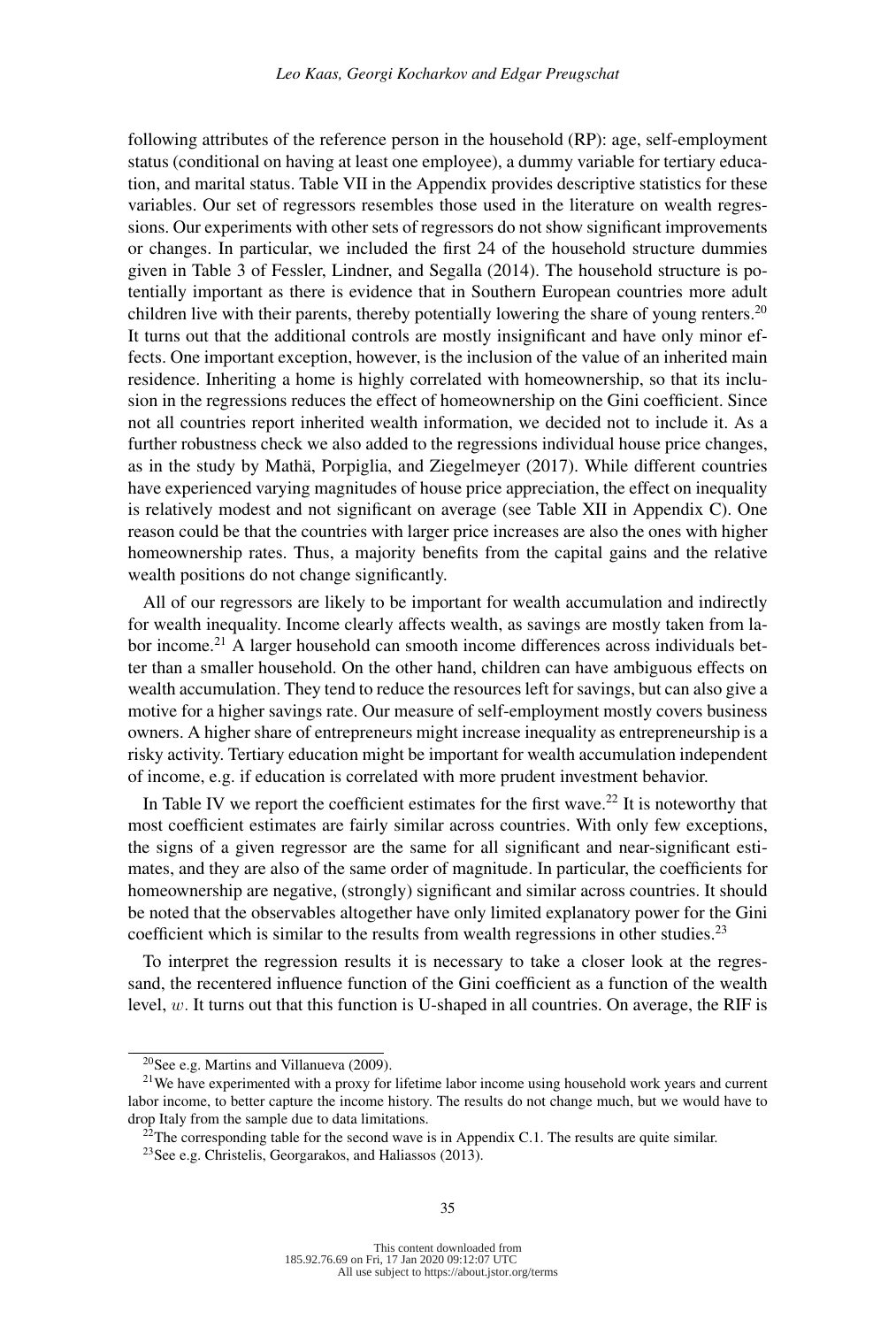higher than the Gini coefficient for wealth levels below the 40th as well as above the 97th percentile, whereas it is below the Gini coefficient for wealth levels in between. Consequently, increasing the mass of households with low or very high wealth levels increases the Gini coefficient while adding mass to medium wealth levels tends to decrease the Gini coefficient. Covariates that are positively (negatively) correlated with net wealth within the lower/middle part of the support will decrease (increase) the Gini coefficient as the RIF is downward sloping in this region. Only for covariates that are mostly correlated with the upper tail of the wealth distribution, the signs are reversed, as the RIF is upward sloping in that region.

We now turn to the regression estimates given in Table IV. The coefficients for homeownership are large and negative. That is, an increase in the probability of homeownership for each individual in the distribution has a strong negative effect on wealth inequality measured by the Gini coefficient.<sup>24</sup> For example, a coefficient of -0.4 implies that the Gini coefficient would go down by .04 if we would increase the probability of becoming an owner by 10%.

Turning to the other coefficients, current household income positively impacts the Gini coefficient. The positive sign is likely to come from a strong positive correlation between income and wealth for the upper wealth deciles. Further, household size tends to have a negative effect, which is due to a positive correlation between household size and net wealth. Self-employment status has mostly positive coefficients, likely because selfemployed households with employees are concentrated in the upper percentiles of the net wealth distribution. The number of children varies positively with the Gini coefficient in most countries, whilst age of the reference person has a small and ambiguous impact. Tertiary education tends to reduce inequality. Higher levels of education may be related to an overall increase of financial literacy and a more prudent investment behavior. Finally, marriage has a negative effect, which could be due to additional insurance and income stability.

# 3.2. *Decomposition of Cross-Country Differences*

We now turn to the cross-country decomposition. The RIF regression allows us to perform a decomposition of between-country Gini coefficient differences, similar in spirit to the standard Oaxaca-Blinder decomposition of earnings differences.<sup>25</sup> The decomposition divides the effects corresponding to each covariate used in the RIF regressions by country into three effects, which are called the endowment effect, the coefficient effect, and the interaction effect. Formally, the decomposition is given by

$$
\overline{\text{RIF}}_A^G - \overline{\text{RIF}}_B^G = (\overline{X}_A - \overline{X}_B)' \beta_B + \overline{X}_B' (\beta_A - \beta_B) + (\overline{X}_A - \overline{X}_B)' (\beta_A - \beta_B),
$$

where  $\overline{\text{RIF}}_i^G$  is the predicted Gini coefficient for country i,  $\overline{X}_i$  is the vector of averages of covariates in country i, and  $\beta_i$  is the vector of coefficient estimates for country  $i$ . Each of the three summands represents the endowment, coefficient, and interaction ef-

 $24$ In Appendix E we take another perspective on this effect and conduct a RIF regression of wealth quantiles. The relative effect of homeownership is higher for lower quantiles, meaning that homeownership lowers inequality by lifting up wealth levels of the poorer households.

<sup>&</sup>lt;sup>25</sup>See Firpo, Fortin, and Lemieux (2007) and the references therein. For a critical discussion of this approach see Rothe (2015).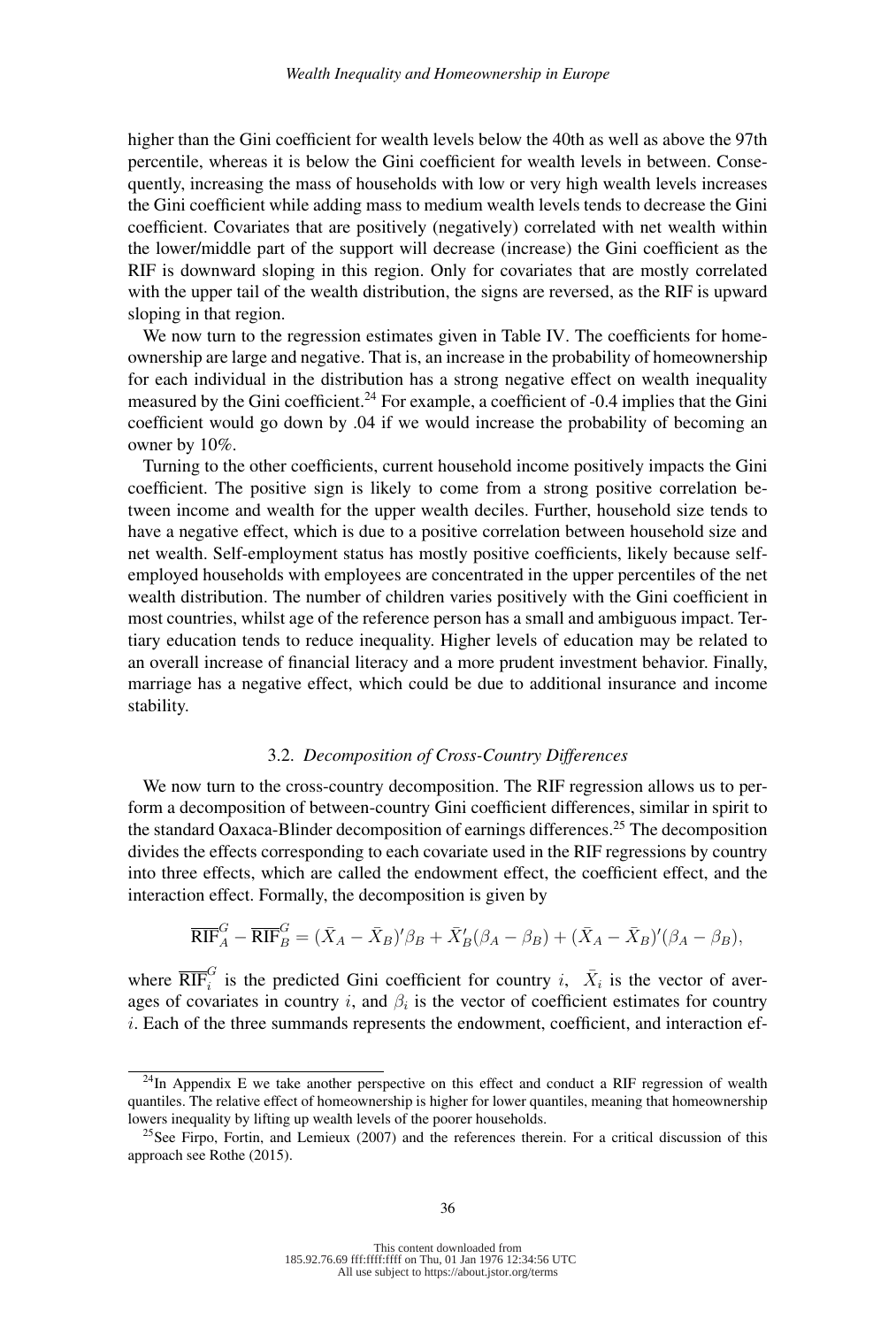Table IV: RIF regression of the Gini coefficient Table IV: RIF regression of the Gini coefficient

|                           | n parentheses. Income is in current 100000s Euros. Standard errors are computed using replicate weights and by |                            |                         |                            |                         |                           |                           |                                      | Dependent variable: RIF of the Gini coefficient. Coefficients give the average partial effects on the Gini coefficient. Sample weights are used<br>accounting for imputation variance using Rubin's formula. Results for first wave. * $p < 0.05$ , ** $p < 0.01$ , *** $p < 0.001$ . Source: HFCS 2013<br>Bootstrapped standard errors in |
|---------------------------|----------------------------------------------------------------------------------------------------------------|----------------------------|-------------------------|----------------------------|-------------------------|---------------------------|---------------------------|--------------------------------------|--------------------------------------------------------------------------------------------------------------------------------------------------------------------------------------------------------------------------------------------------------------------------------------------------------------------------------------------|
| 4404                      | 1301                                                                                                           | 7951                       | 2971                    | 15006                      | 6197                    | 3565                      | 2327                      | 2380                                 | Observations                                                                                                                                                                                                                                                                                                                               |
| 0.140                     | 0.257                                                                                                          | 0.149                      | 0.453                   | 0.144                      | 0.044                   | 0.085                     | 0.112                     | 0.066                                |                                                                                                                                                                                                                                                                                                                                            |
| (0.0907)                  | (0.133)                                                                                                        | (0.0430)                   | (0.0420)                | (0.0513)                   | (0.0609)                | (0.0341)                  | (0.0431)                  | (0.107)                              |                                                                                                                                                                                                                                                                                                                                            |
| $0.617***$                | $1.270***$                                                                                                     | $0.725***$                 | $0.839***$              | $0.947***$                 | $0.796***$              | $0.959***$                | $0.980***$                | $0.951***$                           | Constant                                                                                                                                                                                                                                                                                                                                   |
| (0.0407)                  | (0.0650)                                                                                                       | (0.0195)                   | (0.0155)                | (0.0187)                   | (0.0233)                | (0.0327)                  | (0.0307)                  | (0.0584)                             |                                                                                                                                                                                                                                                                                                                                            |
| $-0.0882*$                | $-0.0516$                                                                                                      | $-0.0227$                  | $-0.0129$               | $-0.0584***$               | $-0.0496$ <sup>*</sup>  | $-0.0101$                 | 0.00992                   | $-0.0656$                            | Married RP                                                                                                                                                                                                                                                                                                                                 |
| (0.347)                   | (0.0392)                                                                                                       | (0.0355)                   | (0.0246)                | (0.0475)                   | (0.0566)                | (0.0567)                  | (0.0240)                  | (0.0446)                             |                                                                                                                                                                                                                                                                                                                                            |
| $-0.435$                  | 0.0756                                                                                                         | 0.00870                    | $-0.0331$               | $-0.152**$                 | $-0.0454$               | $-0.140*$                 | 0.0154                    | $-0.106*$                            | Tert edu RP                                                                                                                                                                                                                                                                                                                                |
| (0.155)                   | (0.209)                                                                                                        | (0.114)                    | (0.0508)                | (0.184)                    | (0.0424)                | (0.273)                   | (0.138)                   | (0.290)                              |                                                                                                                                                                                                                                                                                                                                            |
| $0.430**$                 | $-0.00455$                                                                                                     | 0.205                      | 0.0551                  | 0.190                      | $0.123**$               | 0.536                     | 0.196                     | 0.213                                | Selfemployed RP                                                                                                                                                                                                                                                                                                                            |
| $0.00420***$<br>(0.00123) | $-0.00803***$<br>(0.00184)                                                                                     | $0.00202***$<br>(0.000509) | (0.000576)<br>0.00109   | $0.00165***$<br>(0.000494) | (0.00100)<br>$0.00198*$ | $-0.000763$<br>(0.000429) | $-0.000604$<br>(0.000578) | (0.00118)<br>$-0.00107$              | $Age$ $\rm RP$                                                                                                                                                                                                                                                                                                                             |
| (0.0515)<br>$0.133***$    | $-0.0164$<br>(0.0547)                                                                                          | (0.0270)<br>0.0171         | (0.0147)<br>0.00297     | $0.0802**$<br>(0.0304)     | $0.0715*$<br>(0.0312)   | (0.0436)<br>0.0763        | $0.0584*$<br>(0.0236)     | (0.0382)<br>0.0228                   | No Children                                                                                                                                                                                                                                                                                                                                |
| (0.0618)<br>$-0.120$      | (0.0495)<br>$-0.0167$                                                                                          | $-0.0303$<br>(0.0243)      | $-0.0283*$<br>(0.0135)  | $-0.111***$<br>(0.0282)    | $-0.0706*$<br>(0.0294)  | $-0.0680$<br>(0.0398)     | $-0.0476*$<br>(0.0197)    | (0.0410)<br>0.00962                  | HH Size                                                                                                                                                                                                                                                                                                                                    |
| (1.126)<br>2.097          | (0.0885)<br>0.125                                                                                              | $0.446***$<br>(0.0967)     | (0.0924)<br>$0.212*$    | $0.891***$<br>(0.194)      | $0.713**$<br>(0.265)    | (0.152)<br>0.265          | (0.0287)<br>0.0375        | (0.0687)<br>0.0417                   | HH Income                                                                                                                                                                                                                                                                                                                                  |
|                           |                                                                                                                |                            |                         |                            |                         |                           |                           |                                      |                                                                                                                                                                                                                                                                                                                                            |
| $-0.411$ **<br>(0.0422)   | $-0.375***$<br>(0.0498)                                                                                        | $-0.457***$<br>(0.0128)    | $-0.426***$<br>(0.0184) | $-0.467***$<br>(0.0232)    | $-0.450**$<br>(0.0297)  | $-0.330***$<br>(0.0294)   | $-0.414***$<br>(0.0197)   | $-0.3\overline{13}^{**}$<br>(0.0693) | Homeownership                                                                                                                                                                                                                                                                                                                              |
| E                         | $\Xi$                                                                                                          | E                          | GR                      | ER                         | ES                      | DE,                       | BE                        | AT                                   |                                                                                                                                                                                                                                                                                                                                            |

\*  $p < 0.05$ , \*\*  $p < 0.01$ , \*\*\*  $p < 0.001$ . Source: HFCS 2013.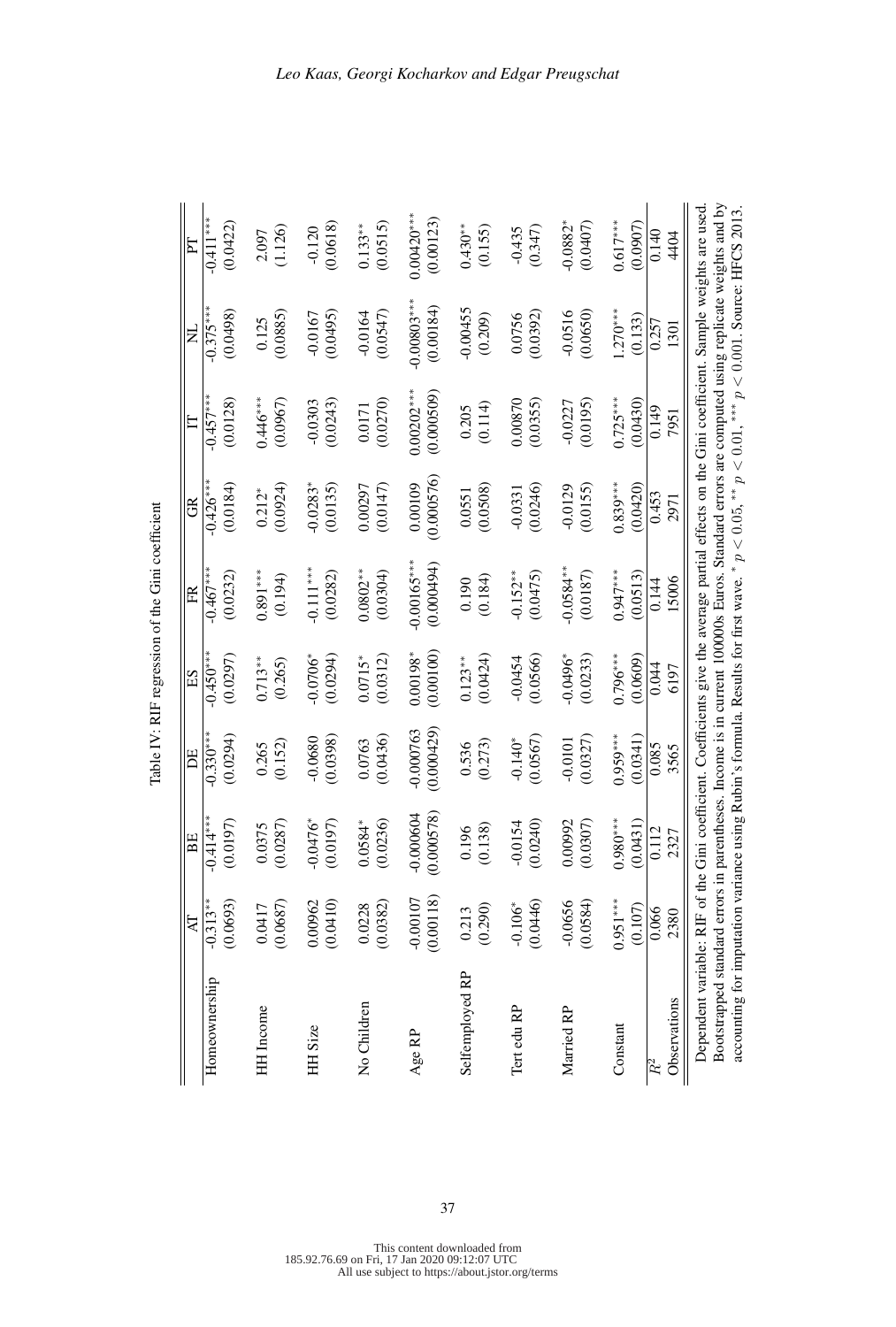fect, respectively. Here we focus on the endowment effect, which is often referred to as the "explained" part of the decomposition. Note that we cannot easily correct for potential endogeneity bias. However, as long as we maintain an "ignorability" assumption that any such bias is similar across the countries of our sample, the cross-country comparison remains meaningful.

As the reference country we choose Germany, which attains the highest value for the Gini coefficient. The results are shown in Table V. The first two rows show the predicted Gini coefficients of the reference country and the comparison country.<sup>26</sup> The next set of rows gives the total difference and the totals of the endowment, coefficient, and interaction effects. For almost all countries the endowment effect is the most important one and is highly significant. The next block of rows shows the separate endowment effects for all covariates. The endowment effects of homeownership are the largest ones in almost all countries and have the highest significance levels. The magnitude of the homeownership contribution is also quite high relative to the difference of the Gini coefficients, often exceeding 50% of the overall difference. As a result, the RIF-based decomposition shows that the negative relationship between homeownership rates and the wealth Gini coefficient in the raw data holds true even if we control for other observables.

We can compare this decomposition to the decomposition by subgroups at the end of Section 2. There we have shown that the driving force for the overall negative relationship between homeownership and wealth inequality is the inverse relation between the homeownership rate and the between-group Gini coefficient. That is, the overall negative correlation is based on marked inequality *between* the groups of owners and renters. The RIF-based decomposition, on the other hand, attributes differences in the Gini coefficients to homeownership differences because of large negative regression coefficients for homeownership. As we argued above, these negative regression coefficients reflect strong differences in *within*-group inequality between owners and renters. However, the RIF regression does not allow us to separate the contributions of within-group and betweengroup effects.

## 4. DISCUSSION

# *Homeownership and Inequality in the Bottom Half.*

The focus of the recent discussion on wealth inequality has been on top wealth inequality, i.e. the upper 1% and above (e.g. Piketty (2014)). As discussed before, the survey data of the HFCS do not allow us to evaluate the contribution of the very top wealth holders to inequality, and in any case their impact has little to do with homeownership. Given these limitations, we emphasize the role of households below the median of the net wealth distribution for overall wealth inequality. In what follows, we highlight several facts indicating that cross-country differences in wealth inequality are largely accounted for by the bottom half of the wealth distribution and that these differences seem to be channeled through homeownership.27

 $26$ These values differ slightly from the sample Gini coefficients given in Table I due to approximation errors of the RIF.

 $^{27}$ All of the following statistics are averages over the two survey waves.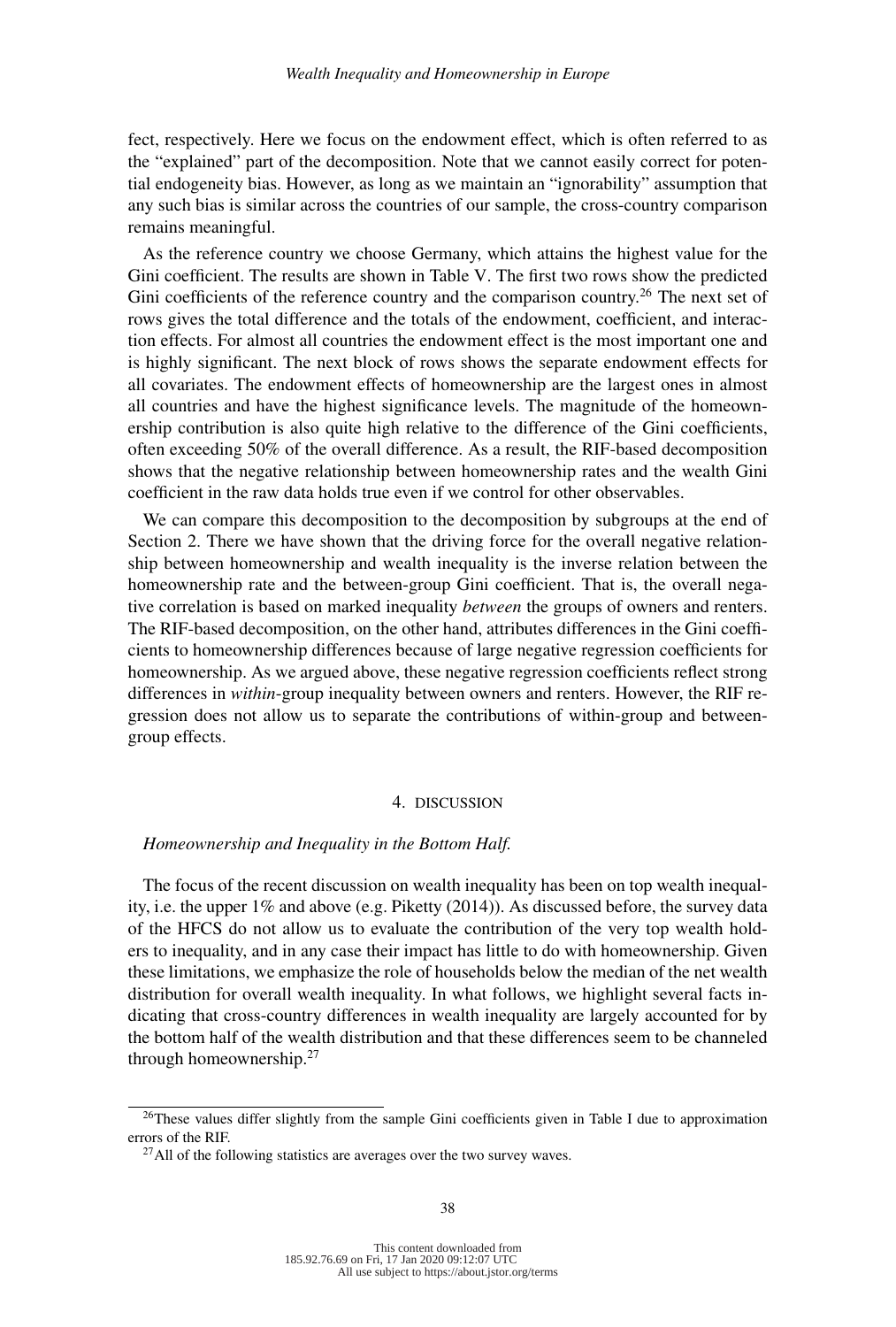|                     | AT         | BE           | ES          | $\overline{\text{FR}}$ | GR           | IT           | $\overline{\text{NL}}$ | PT           |
|---------------------|------------|--------------|-------------|------------------------|--------------|--------------|------------------------|--------------|
| <b>OVERALL</b>      |            |              |             |                        |              |              |                        |              |
| Predicted Gini      | $0.762***$ | $0.608***$   | $0.580***$  | $0.679***$             | $0.561***$   | $0.609***$   | $0.654***$             | $0.670***$   |
|                     | (0.0402)   | (0.0106)     | (0.0114)    | (0.00720)              | (0.00788)    | (0.00978)    | (0.0180)               | (0.0176)     |
|                     |            |              |             |                        |              |              |                        |              |
| Difference          | 0.00369    | $-0.150***$  | $-0.177***$ | $-0.0788***$           | $-0.197***$  | $-0.148***$  | $-0.104***$            | $-0.0878***$ |
|                     | (0.0426)   | (0.0176)     | (0.0181)    | (0.0157)               | (0.0164)     | (0.0171)     | (0.0226)               | (0.0228)     |
|                     |            |              |             |                        |              |              |                        |              |
| Endowments          | 0.0137     | $-0.0905***$ | $-0.144***$ | $-0.0454**$            | $-0.138***$  | $-0.102***$  | $-0.0569***$           | $-0.142**$   |
|                     | (0.0151)   | (0.0112)     | (0.0419)    | (0.0150)               | (0.0382)     | (0.0235)     | (0.0108)               | (0.0453)     |
| Coefficients        | $-0.00842$ | $-0.0393*$   | $0.107*$    | 0.0269                 | $-0.0273$    | 0.0105       | $-0.0586*$             | 0.465        |
|                     |            |              |             |                        |              | (0.0250)     |                        |              |
|                     | (0.0390)   | (0.0171)     | (0.0536)    | (0.0221)               | (0.0254)     |              | (0.0240)               | (0.254)      |
| Interaction         | $-0.00155$ | $-0.0198$    | $-0.141*$   | $-0.0603**$            | $-0.0318$    | $-0.0570*$   | 0.0117                 | $-0.411$     |
|                     | (0.0180)   | (0.0125)     | (0.0633)    | (0.0204)               | (0.0446)     | (0.0286)     | (0.0164)               | (0.248)      |
| <b>ENDOWMENTS</b>   |            |              |             |                        |              |              |                        |              |
| Homeownership       | $-0.0113*$ | $-0.0838***$ | $-0.125***$ | $-0.0365***$           | $-0.0934***$ | $-0.0802***$ | $-0.0441***$           | $-0.0900***$ |
|                     | (0.00459)  | (0.00848)    | (0.0116)    | (0.00384)              | (0.00843)    | (0.00764)    | (0.00400)              | (0.00919)    |
|                     |            |              |             |                        |              |              |                        |              |
| HH Income           | 0.000765   | 0.0159       | $-0.0323$   | $-0.0175$              | $-0.0420$    | $-0.0243$    | 0.00622                | $-0.0615$    |
|                     | (0.00955)  | (0.00989)    | (0.0172)    | (0.00945)              | (0.0222)     | (0.0130)     | (0.00532)              | (0.0324)     |
|                     |            |              |             |                        |              |              |                        |              |
| <b>HH</b> Size      | $-0.00556$ | $-0.0181$    | $-0.0433$   | $-0.0135$              | $-0.0405$    | $-0.0332$    | $-0.0117$              | $-0.0450$    |
|                     | (0.00355)  | (0.0102)     | (0.0245)    | (0.00762)              | (0.0229)     | (0.0188)     | (0.00660)              | (0.0254)     |
|                     |            |              |             |                        |              |              |                        |              |
| No Children         | 0.00173    | 0.0109       | 0.0109      | 0.0142                 | 0.00821      | 0.00980      | 0.0124                 | 0.0146       |
|                     | (0.00188)  | (0.00689)    | (0.00707)   | (0.00893)              | (0.00520)    | (0.00621)    | (0.00785)              | (0.00919)    |
| Age RP              | 0.000709   | $-0.000246$  | $-0.000570$ | $-0.000144$            | 0.00150      | $-0.00300$   | $-0.0000113$           | $-0.00246$   |
|                     | (0.000530) | (0.000233)   | (0.000454)  | (0.000136)             | (0.000903)   | (0.00175)    | (0.000198)             | (0.00143)    |
|                     |            |              |             |                        |              |              |                        |              |
| Selfemployed RP     | 0.00528    | $-0.00353$   | 0.0431      | $-0.000772$            | 0.0170       | 0.00532      | $-0.0145$              | 0.0160       |
|                     | (0.00545)  | (0.00373)    | (0.0237)    | (0.00233)              | (0.0101)     | (0.00402)    | (0.00802)              | (0.00940)    |
|                     |            |              |             |                        |              |              |                        |              |
| Tert edu RP         | $0.0218*$  | $-0.0121*$   | 0.00483     | $0.00811*$             | $0.0125*$    | $0.0249*$    | $-0.00613*$            | $0.0282*$    |
|                     | (0.00860)  | (0.00519)    | (0.00276)   | (0.00348)              | (0.00511)    | (0.00974)    | (0.00301)              | (0.0110)     |
|                     |            |              |             |                        |              |              |                        |              |
| Married RP          | 0.000280   | 0.000332     | $-0.000986$ | 0.000636               | $-0.00129$   | $-0.00125$   | 0.000828               | $-0.00159$   |
|                     | (0.000957) | (0.00112)    | (0.00326)   | (0.00211)              | (0.00426)    | (0.00414)    | (0.00275)              | (0.00526)    |
|                     |            |              |             |                        |              |              |                        |              |
| <b>COEFFICIENTS</b> |            |              |             |                        |              |              |                        |              |
| Homeownership       | 0.00759    | $-0.0367*$   | $-0.0525**$ | $-0.0601***$           | $-0.0421**$  | $-0.0554***$ | $-0.0195$              | $-0.0355$    |
|                     | (0.0324)   | (0.0159)     | (0.0177)    | (0.0157)               | (0.0156)     | (0.0142)     | (0.0251)               | (0.0226)     |
| <b>INTERACTION</b>  |            |              |             |                        |              |              |                        |              |
|                     | 0.000607   | $-0.0213*$   | $-0.0455**$ | $-0.0152***$           | $-0.0273**$  | $-0.0308***$ | $-0.00597$             | $-0.0221$    |
| Homeownership       |            |              |             |                        |              |              |                        |              |
|                     | (0.00267)  | (0.00933)    | (0.0154)    | (0.00406)              | (0.0101)     | (0.00798)    | (0.00767)              | (0.0142)     |

TABLE V DECOMPOSITION OF EXPLAINED POPULATION AND COEFFICIENT EFFECTS

Notes: Standard errors in parentheses:  $p < 0.05$ ,  $\alpha+p < 0.01$ ,  $\alpha+p < 0.001$ . Reference country is Germany. RP refers to reference person. Income is in current 100,000s Euros. Sampling weights are used. Variances of a given implicate are computed following Jann (2008). Overall variances are computed using Rubin's formula. Predicted Gini coefficient of Germany is 0.760. Coefficients and Interaction estimates only shown for homeownership. Source: HFCS 2013.

First, regarding homeownership rates there is a marked difference between the bottom half and the households in the 50-90 group of the net wealth distribution. Homeownership rates for the group of households below the median vary strongly across countries, with a coefficient of variation of 0.54. In contrast, the homeownership rates for the 50% richest households are much more similar across countries, with a coefficient of variation of 0.08. Thus, the cross-country variation in homeownership rates is mainly driven by households in the bottom half. In fact, the correlation of overall wealth inequality with homeownership rates in the lower half is almost the same as the one with the overall homeownership rates.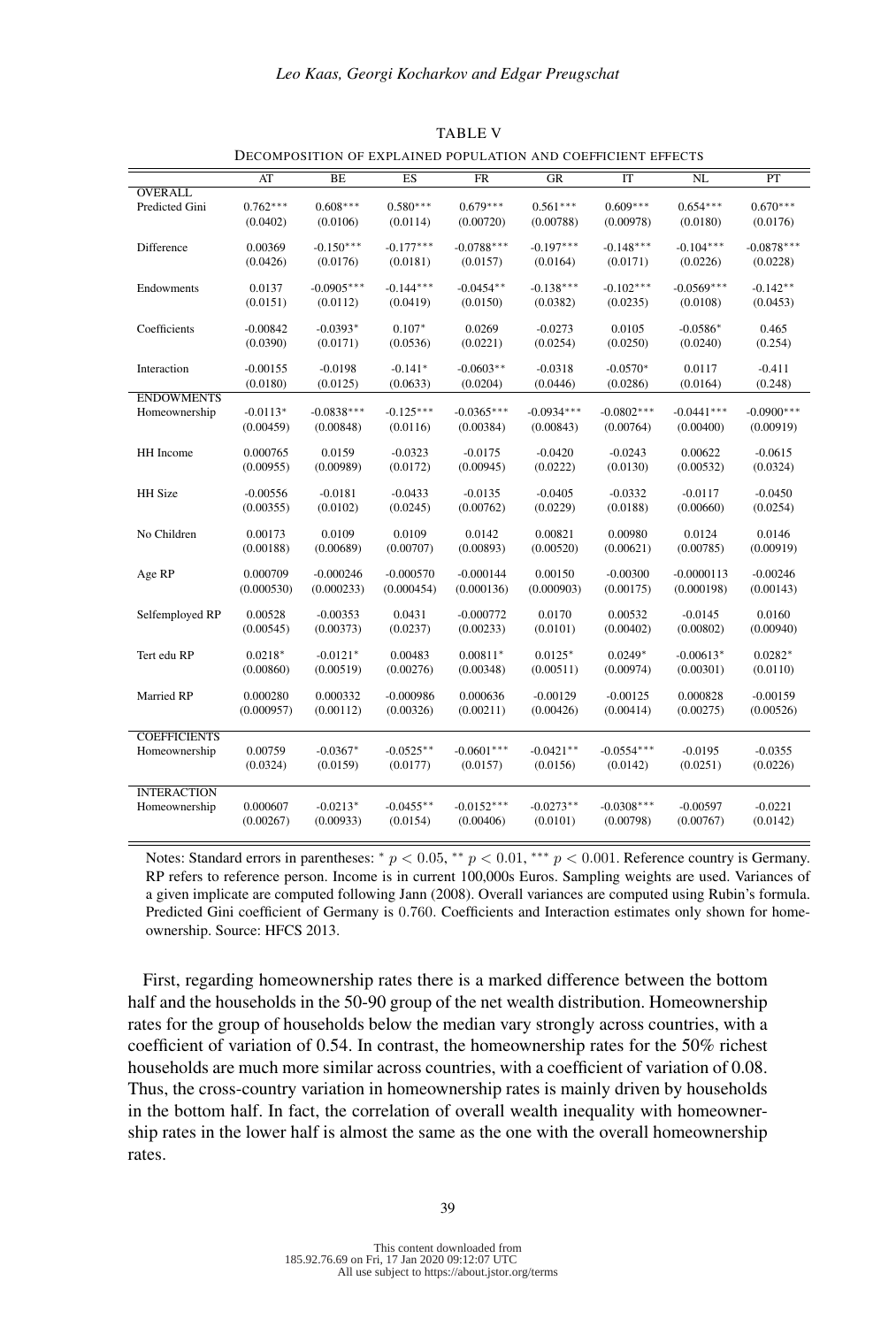Second, net wealth in the 50-90 group of households is less dispersed than in the bottom half of the wealth distribution. The average of the Gini coefficients across the nine countries for the below-median group is 0.88, whereas it is 0.22 for the 50-90 group. Furthermore, the cross-country variation in wealth inequality is higher for households below the median of net wealth. The coefficient of variation is 0.73 for the bottom half, and 0.18 for the four deciles above the median. Thus, the cross-country differences in wealth inequality can to a large extent be accounted for by inequality of the poorer half of the households.28

By providing a detailed view of the joint distribution of net wealth and homeownership across countries, our analysis lends support to the claim that the correlation between homeownership and wealth inequality is more than a pure coincidence. In countries with low homeownership rates, households do not substitute housing wealth by financial wealth as much as simple portfolio choice theories would predict. That is, in countries with high homeownership rates the poorer households save relatively more. This lifts up their wealth relative to the richer households and hence makes the distribution of wealth more even.

### *The Role of Housing Market Institutions.*

If these observations given in the previous paragraph are not a mere reflection of differences in savings preferences across countries, the likely interpretation is that there are different savings incentives across countries which are channeled through homeownership. One possible explanation is that the social safety net (in particular redistributive policies and public pensions) differs across countries, leading to different (precautionary) savings patterns over the life-cycle.<sup>29</sup> These savings are then invested in housing, perhaps due to the lack of other suitable savings vehicles.

Another, complementary, possibility is that countries differ by their incentives to invest into housing. In particular, mortgage markets and the amount of explicit or implicit subsidies to owning the house that is used as a main residence significantly differ across countries. Such subsidies not only affect homeownership rates per se, but at the same time might lead to implicit redistribution of wealth. Moreover, life-cycle savings profiles are likely to be different when there are higher incentives to buy a home since mortgage contracts often put constraints on the savings profile.

To account for the impact of differential housing policies on homeownership and wealth inequality differences across countries, we take a look at a list of housing market indicators. Table VI summarizes the cross-country differences in mortgage loan-to-value ratios (LTV), the presence of taxes on imputed rent for homeowners, the possibility of mortgage interest rate tax deductions and the value-added tax (VAT) rate on new home purchases. The average downpayment requirement for home purchases varies from 10% in the Netherlands to around 40% in Austria. Four countries do not tax the imputed rent and do not allow for mortgage deductions: Austria, France, Germany and Spain. Within the five countries with highest homeownership rates, four (Belgium, Greece, Italy and Portugal) have imputed rent taxation and mortgage deductions. The VAT on new homes is not

 $^{28}$ As it is the case for the overall population, wealth inequality for households below the median is negatively correlated with homeownership rates for this group.

<sup>&</sup>lt;sup>29</sup>See Pham-Dao (2019) for details on this mechanism. As mentioned before, however, Christelis, Georgarakos, and Haliassos (2013) argue that pensions do not affect much investment in housing assets.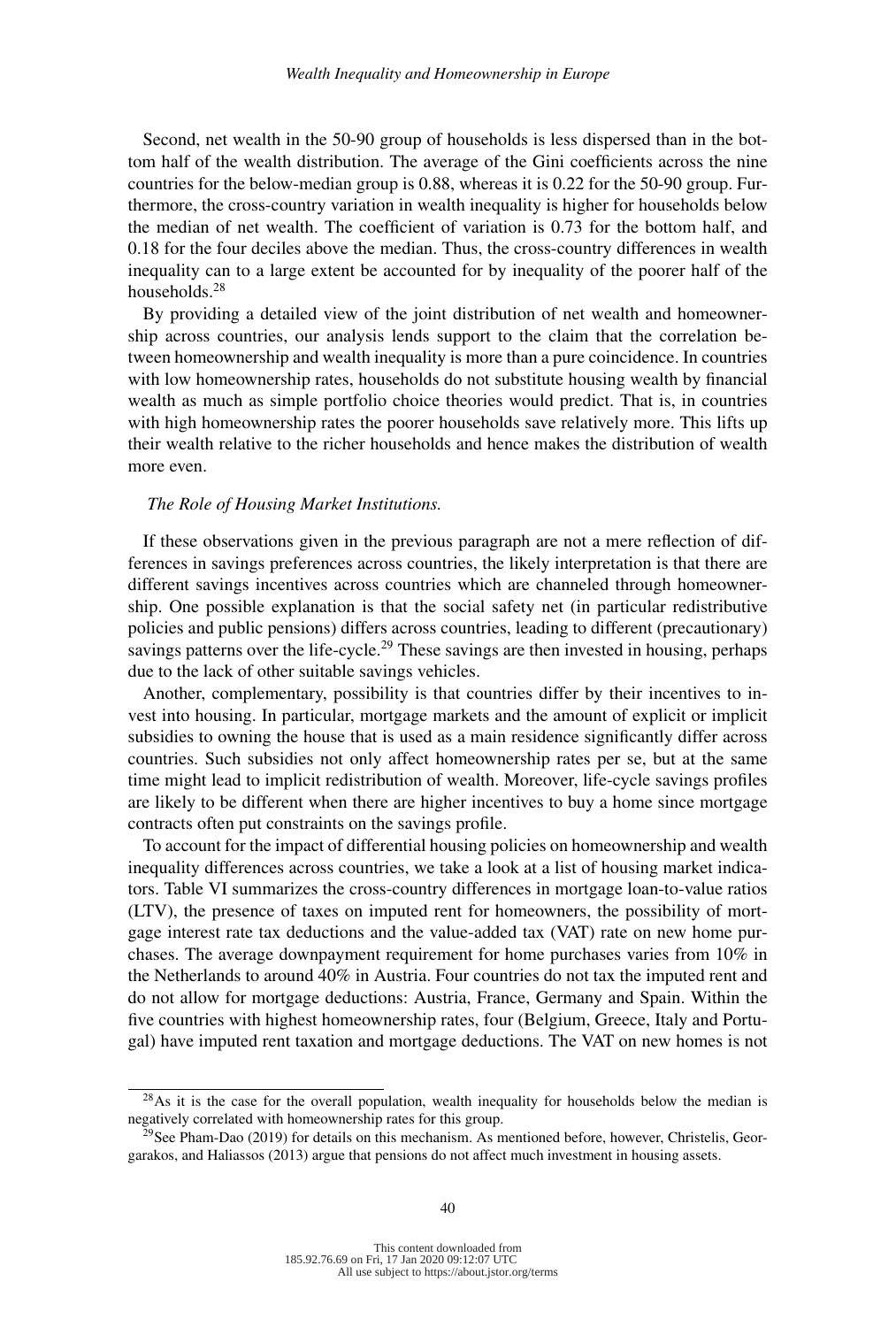levied in Portugal and reaches its peak in Belgium (21%).

#### TABLE VI

HOUSING MARKET INDICATORS AND CORRELATIONS OF THE COEFFICIENT EFFECTS OF A OAXACA-BLINDER DECOMPOSITION OF THE HOMEOWNERSHIP RATE AND THE WEALTH GINI COEFFICIENT

| Country                              | Loan-to-value    | <b>Imputed rent</b> | Mortgage interest | VAT on new       |
|--------------------------------------|------------------|---------------------|-------------------|------------------|
|                                      | ratio (in $\%$ ) | taxation            | rate deduction    | homes (in $\%$ ) |
| AT                                   | 60               | No.                 | No.               | 11               |
| BE                                   | 83               | Yes                 | Yes               | 21               |
| DE                                   | 70               | No.                 | N <sub>0</sub>    | 19               |
| ES                                   | 70               | No.                 | N <sub>0</sub>    | 7                |
| FR                                   | 75               | No.                 | N <sub>0</sub>    | 20               |
| <b>GR</b>                            | 75               | Yes                 | Yes               | 19               |
| IТ                                   | 50               | Yes                 | Yes               | 4                |
| NL                                   | 90               | Yes                 | Yes               | 19               |
| PТ                                   | 75               | Yes                 | Yes               | $\mathbf{0}$     |
| Correlation (CE HOR, Indicator)      | 0.031            | 0.335               | 0.335             | $-0.448$         |
| Correlation (Gini coeff., Indicator) | $-0.521$         | $-0.521$            | $-0.524$          | 0.181            |

Notes: LTV ratios are taken from Calza, Monacelli, and Stracca (2013). The indicator for taxation of imputed rent is from De Vries (2010), p. 76. The remaining numbers come from Dol and Haffner (2010). Coefficient effects (CE) refer to decompositions of homeownership rate (HOR) differences (see Appendix F).

In what follows we examine whether the pattern of such policies across countries is consistent with the observed differences in homeownership and wealth inequality. First, we follow the approach of Christelis, Georgarakos, and Haliassos (2013) who take the estimated differences in coefficient effects from a Oaxaca-Blinder decomposition that isolates the effects coming from "institutions" and relates them to country level indicators. Because we are interested in the effect of institutions on homeownership, we perform a Oaxaca-Blinder decomposition on the decision of owning a home across countries.<sup>30</sup> Cross-country differences in homeownership are attributed to differences in observed characteristics (endowment effects) or differences in estimated coefficients (coefficient effects). We then correlate the coefficient effects of homeownership with the housing indicators. In addition, we also report the direct correlations of the housing market indicators with the Gini coefficient.

The second to the last row of Table VI presents the cross-country correlations between the corresponding housing market indicator and the estimated coefficient effects of the homeownership decomposition. These correlations suggest that tax policies seem to be related to homeownership rate differences, while credit market conditions, given by the LTV ratios have no visible effect. Countries with imputed rent taxation and mortgage deductions experience more pronounced positive coefficient effects on homeownership. Finally, higher VAT rates on new houses are associated with negative coefficient effects. Turning to the direct correlation between the housing market indicators and the Gini coefficient, we find that these directly reflect the correlations with homeownership coefficient effects (with opposite sign). Thus, this simple exercise suggests that differences in tax policies can be an important candidate to account for the cross-country differences in homeownership and wealth inequality that we document in this paper.<sup>31</sup>

<sup>&</sup>lt;sup>30</sup>We use as control variables the same characteristics as in the RIF regressions with the exception of homeownership status. See Appendix F for details.

<sup>&</sup>lt;sup>31</sup>Naturally, our exercise cannot rule out cases of reverse causality. For instance, countries with high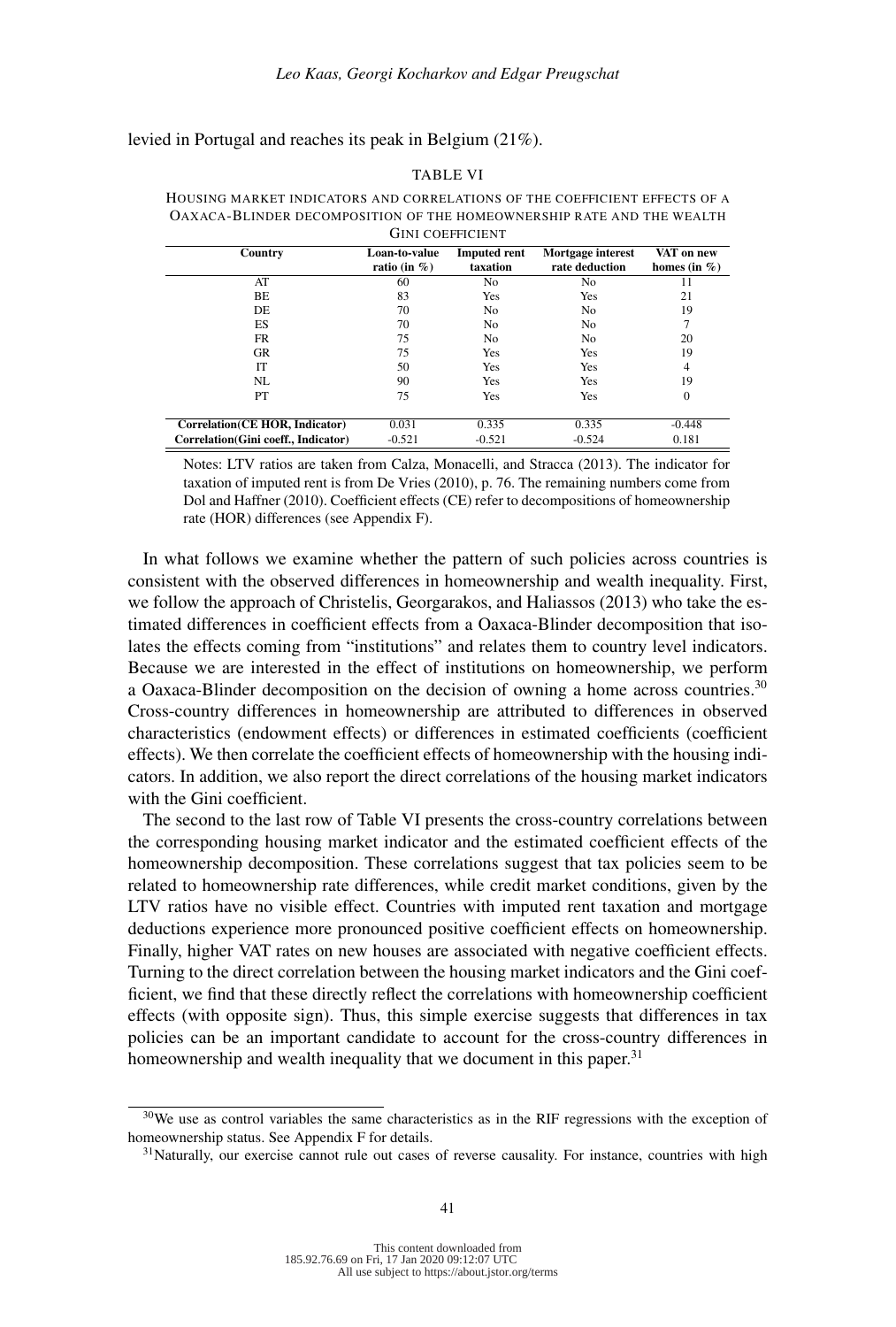A more elaborate study of these policy channels, however, would require more detailed data on such policies and their (frequent) changes over time for each country, as it is crucial to take into account which individuals in the income and wealth distribution are affected by the policies. Moreover, several of the mentioned policies interact in complex ways: subsidies to promote homeownership might be muted if credit markets are too restrictive for potential homeowners to benefit from the subsidies. In Kaas, Kocharkov, Preugschat, and Siassi (2019), we make a first step towards this goal by exploring the determinants of homeownership decisions within a detailed structural model that we calibrate to Germany.

## 5. CONCLUSIONS

In this paper we provide evidence for a strong negative relationship between homeownership rates and wealth inequality across the nine largest Euro area countries and we analyze its determinants. A Gini decomposition across homeownership status attributes this relationship mainly to between-group (owners versus renters) wealth inequality. By employing a cross-country decomposition based on a RIF regression, we take household observables into account and confirm the important role of homeownership rates for accounting for cross-country inequality differences. The variation of both homeownership rates and wealth inequality across countries is most pronounced for the group of households below the median of net wealth. Thus, differences in incentives to become a homeowner might account for differences in wealth inequality across Euro area countries.

homeownership rates may like to tax imputed rents in order to increase tax revenue.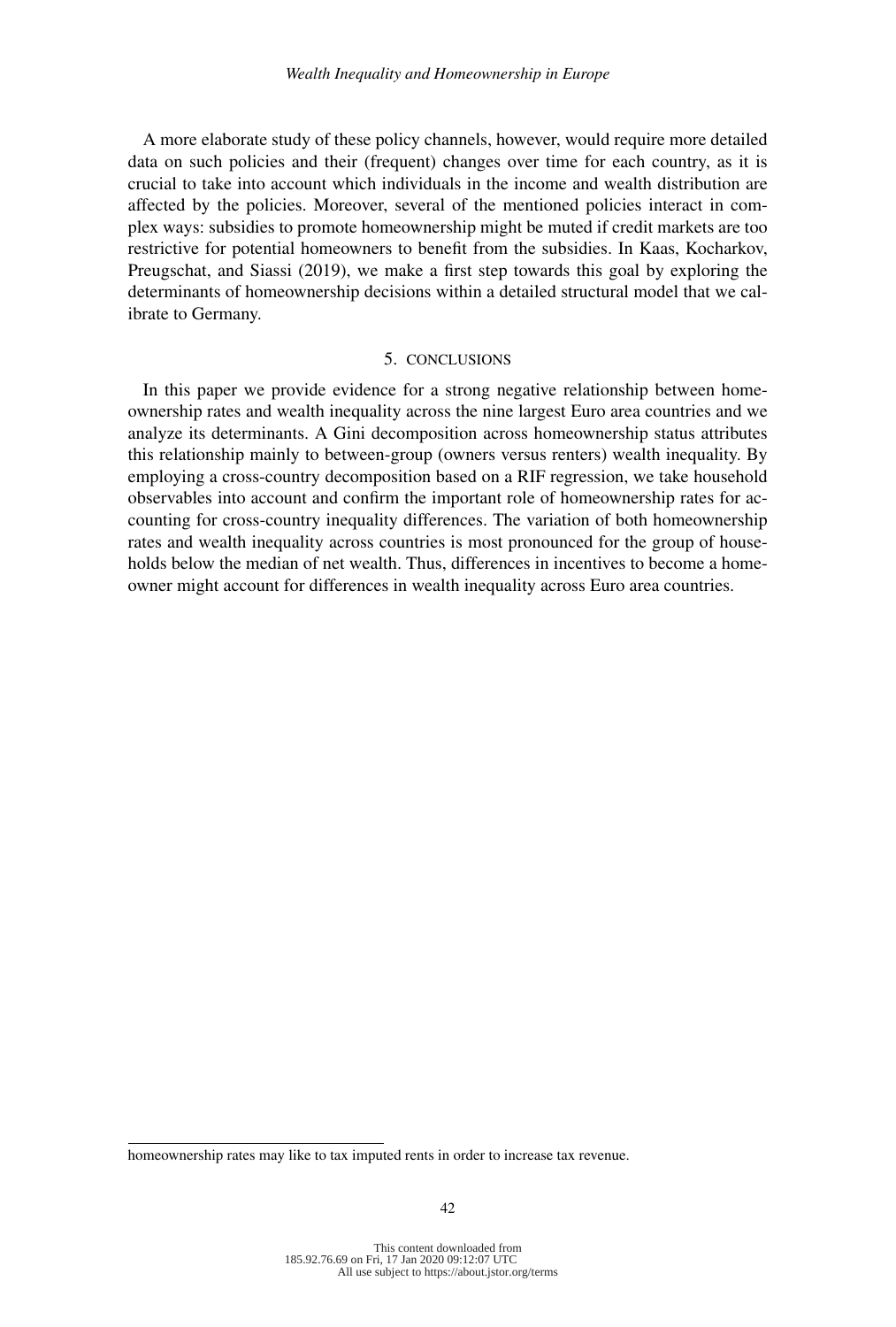## APPENDIX A: DESCRIPTIVE STATISTICS

| Country           | Observations | Year | Net Wealth | Homeownership $(\%)$ | HH Inc | Size | $N^{\circ}$ Child. | Age  | Selfemp. $(\%)$ | Tert. ed. $RP(\%)$ | Married $(\%)$ |
|-------------------|--------------|------|------------|----------------------|--------|------|--------------------|------|-----------------|--------------------|----------------|
| <b>First Wave</b> |              |      |            |                      |        |      |                    |      |                 |                    |                |
| AT                | 2380         | 2011 | 265033     | 47.2                 | 43929  | 2.1  | .44                | 51.0 | 4.7             | 13.6               | 47.3           |
| BE                | 2327         | 2010 | 338647     | 69.1                 | 49536  | 2.3  | .56                | 52.2 | 3.1             | 37.8               | 46.8           |
| DE                | 3565         | 2011 | 195170     | 43.7                 | 43531  | 2.0  | .42                | 51.9 | 3.8             | 29.2               | 50.1           |
| ES                | 6197         | 2009 | 291352     | 81.6                 | 31329  | 2.7  | .56                | 52.7 | 11.8            | 25.7               | 59.8           |
| FR                | 15006        | 2010 | 233399     | 54.8                 | 36918  | 2.2  | .60                | 52.1 | 3.6             | 23.4               | 43.8           |
| <b>GR</b>         | 2971         | 2009 | 147757     | 72.0                 | 27661  | 2.6  | .52                | 49.9 | 6.9             | 20.3               | 62.8           |
| IT                | 7951         | 2010 | 275205     | 68.0                 | 34344  | 2.5  | .55                | 55.9 | 4.8             | 11.4               | 62.5           |
| NL                | 1301         | 2010 | 170244     | 57.1                 | 45792  | 2.2  | .58                | 51.9 | 1.1             | 33.6               | 42.0           |
| PT                | 4404         | 2010 | 152920     | 71.0                 | 20310  | 2.7  | .61                | 55.1 | 6.7             | 9.1                | 65.8           |
| Second Wave       |              |      |            |                      |        |      |                    |      |                 |                    |                |
| AT                | 2997         | 2014 | 258414     | 47.3                 | 43334  | 2.1  | .43                | 53.1 | 4.7             | 18.2               | 50.0           |
| BE                | 2238         | 2014 | 330266     | 69.9                 | 51957  | 2.3  | .56                | 54.9 | 3.0             | 39.5               | 45.1           |
| DE                | 4461         | 2014 | 214259     | 43.6                 | 48390  | 2.0  | .40                | 52.4 | 3.1             | 29.8               | 47.8           |
| ES                | 6106         | 2011 | 273579     | 82.0                 | 31856  | 2.6  | .56                | 53.8 | 11.8            | 28.7               | 58.6           |
| <b>FR</b>         | 11953        | 2014 | 243130     | 58.1                 | 37417  | 2.2  | .57                | 53.3 |                 | 27.6               | 41.6           |
| <b>GR</b>         | 3003         | 2014 | 104199     | 71.6                 | 21213  | 2.5  | .51                | 52.7 | 4.4             | 17.8               | 60.6           |
| IT                | 8156         | 2014 | 226389     | 67.7                 | 33374  | 2.5  | .48                | 57.0 | 3.5             | 13.5               | 56.3           |
| NL                | 1284         | 2013 | 151059     | 57.5                 | 50259  | 2.2  | .52                | 52.3 | 1.3             | 36.6               | 46.1           |
| PT                | 6207         | 2013 | 155956     | 74.0                 | 21546  | 2.6  | .55                | 55.6 | 6.9             | 14.4               | 60.3           |

#### TABLE VII

DESCRIPTIVE STATISTICS BY COUNTRY - ALL HOUSEHOLDS

e: HFCS 2013-2016.

#### TABLE VIII

DESCRIPTIVE STATISTICS BY COUNTRY - OWNERS VS. RENTERS

|         | Country                | Net Wealth | HH Inc | HH size | Children | Age RP | Self-emp. (%)  | Tert. ed.RP (%) | Married RP (%) |
|---------|------------------------|------------|--------|---------|----------|--------|----------------|-----------------|----------------|
| Owners  |                        |            |        |         |          |        |                |                 |                |
|         | <b>First Wave</b>      |            |        |         |          |        |                |                 |                |
|         | AT                     | 487008     | 54378  | 2.4     | .48      | 54.4   | $\overline{7}$ | 13.7            | 63.9           |
|         | BE                     | 455415     | 57116  | 2.4     | .57      | 55.2   | 3.5            | 42.1            | 56.2           |
|         | DE                     | 384331     | 57899  | 2.3     | .45      | 56.4   | 5.7            | 34.8            | 67.1           |
|         | ES                     | 341022     | 32931  | 2.7     | .55      | 53.9   | 12.1           | 26.2            | 63.0           |
|         | FR                     | 381878     | 44964  | 2.4     | .60      | 56.0   | 5.2            | 26              | 57.4           |
|         | $_{\rm GR}$            | 190789     | 29448  | 2.8     | .50      | 53.2   | 7.4            | 19.1            | 68.9           |
|         | IT                     | 383138     | 38111  | 2.6     | .51      | 58.1   | 5.1            | 12.7            | 66.0           |
|         | NL                     | 261507     | 52044  | 2.6     | .74      | 51.8   | 1.2            | 38.1            | 57.4           |
|         | PT                     | 199446     | 22031  | 2.8     | .58      | 56.5   | 8.1            | 9.2             | 71.3           |
|         | Second Wave            |            |        |         |          |        |                |                 |                |
|         | $\mathbf{A}\mathbf{T}$ | 485280     | 52732  | 2.5     | .51      | 55.8   | 5.9            | 22.2            | 63.4           |
|         | BE                     | 425338     | 59328  | 2.5     | .62      | 55.5   | 3.4            | 44.1            | 52.3           |
|         | DE                     | 423450     | 64588  | 2.3     | .43      | 57.3   | 5.3            | 36.7            | 66.6           |
|         | ES                     | 318726     | 33729  | 2.6     | .53      | 55     | 11.8           | 29.6            | 61.7           |
|         | ${\rm FR}$             | 379195     | 45101  | 2.3     | .56      | 57.5   |                | 29.5            | 54.1           |
|         | GR                     | 134542     | 22435  | 2.6     | .48      | 56.4   | 4.9            | 16.9            | 64.9           |
|         | IT                     | 316538     | 38606  | 2.5     | .44      | 59.4   | 4.4            | 14.6            | 61.1           |
|         | NL                     | 238786     | 60385  | 2.5     | .66      | 53.2   | 1.6            | 41.2            | 60.9           |
|         | PT                     | 194504     | 24236  | 2.7     | .54      | 56.1   | 8.6            | 16.0            | 66.6           |
| Renters |                        |            |        |         |          |        |                |                 |                |
|         | First Wave             |            |        |         |          |        |                |                 |                |
|         | $\bf AT$               | 66908      | 34602  | 1.9     | .41      | 48.0   | 2.8            | 13.6            | 32.5           |
|         | BE                     | 77384      | 32578  | 2.0     | .54      | 45.6   | 2.2            | 28.2            | 25.9           |
|         | DE                     | 48198      | 32368  | 1.8     | .39      | 48.4   | 2.3            | 24.8            | 36.9           |
|         | ES                     | 70358      | 24198  | 2.6     | .59      | 47.0   | 10.3           | 23.9            | 45.8           |
|         | ${\rm FR}$             | 53587      | 27173  | 2.1     | .61      | 47.4   | 1.7            | 20.3            | 27.4           |
|         | ${\rm GR}$             | 36936      | 23057  | 2.4     | .59      | 41.7   | 5.7            | 23.3            | 47.2           |
|         | IT                     | 45392      | 26322  | 2.5     | .62      | 51.0   | 4.0            | 8.5             | 54.9           |
|         | NL                     | 48841      | 37476  | 1.7     | .36      | 52.1   | 0.8            | 27.5            | 21.4           |
|         | PT                     | 38979      | 16094  | 2.6     | .68      | 51.9   | 3.5            | 8.7             | 52.4           |
|         | Second Wave            |            |        |         |          |        |                |                 |                |
|         | AT                     | 54630      | 34893  | 1.8     | .36      | 50.6   | 3.7            | 14.6            | 38.0           |
|         | BE                     | 109066     | 34807  | 1.9     | .42      | 53.6   | 2.1            | 28.9            | 28.2           |
|         | DE                     | 52570      | 35870  | 1.8     | .37      | 48.6   | 1.4            | 24.5            | 33.3           |
|         | ES                     | 67237      | 23295  | 2.6     | .67      | 48.3   | 11.3           | 24.7            | 44.0           |
|         | ${\rm FR}$             | 54440      | 26762  | 2.0     | .58      | 47.5   |                | 25.0            | 24.3           |
|         | ${\rm GR}$             | 27806      | 18139  | 2.3     | .60      | 43.2   | 3.3            | 20.2            | 49.8           |
|         | IT                     | 37339      | 22402  | 2.4     | .56      | 51.9   | 1.8            | 11.0            | 46.4           |
|         | NL                     | 32481      | 36572  | 1.7     | .33      | 51.1   | 0.9            | 30.2            | 26.3           |
|         | PT                     | 46409      | 13900  | 2.4     | .58      | 54.3   | 2.2            | 10.1            | 42.5           |

Notes: Monetary values are in current Euros. Sampling weights are used. Source: HFCS 2013-2016.

### APPENDIX B: GINI DECOMPOSITION BY PORTFOLIO COMPONENTS

To gauge the importance of the portfolio components for wealth inequality, we decompose the Gini coefficient into contributions coming from each component:  $w = w_h + w_f + w_r + w_b$ , where h, f, r, and b denote net housing, financial, real and business wealth, respectively. Following the methodology developed by Lerman and Yitzhaki (1985), the Gini coefficient  $(G)$  can be decomposed as:

$$
G = \sum_{k} G_{k} S_{k} R_{k},
$$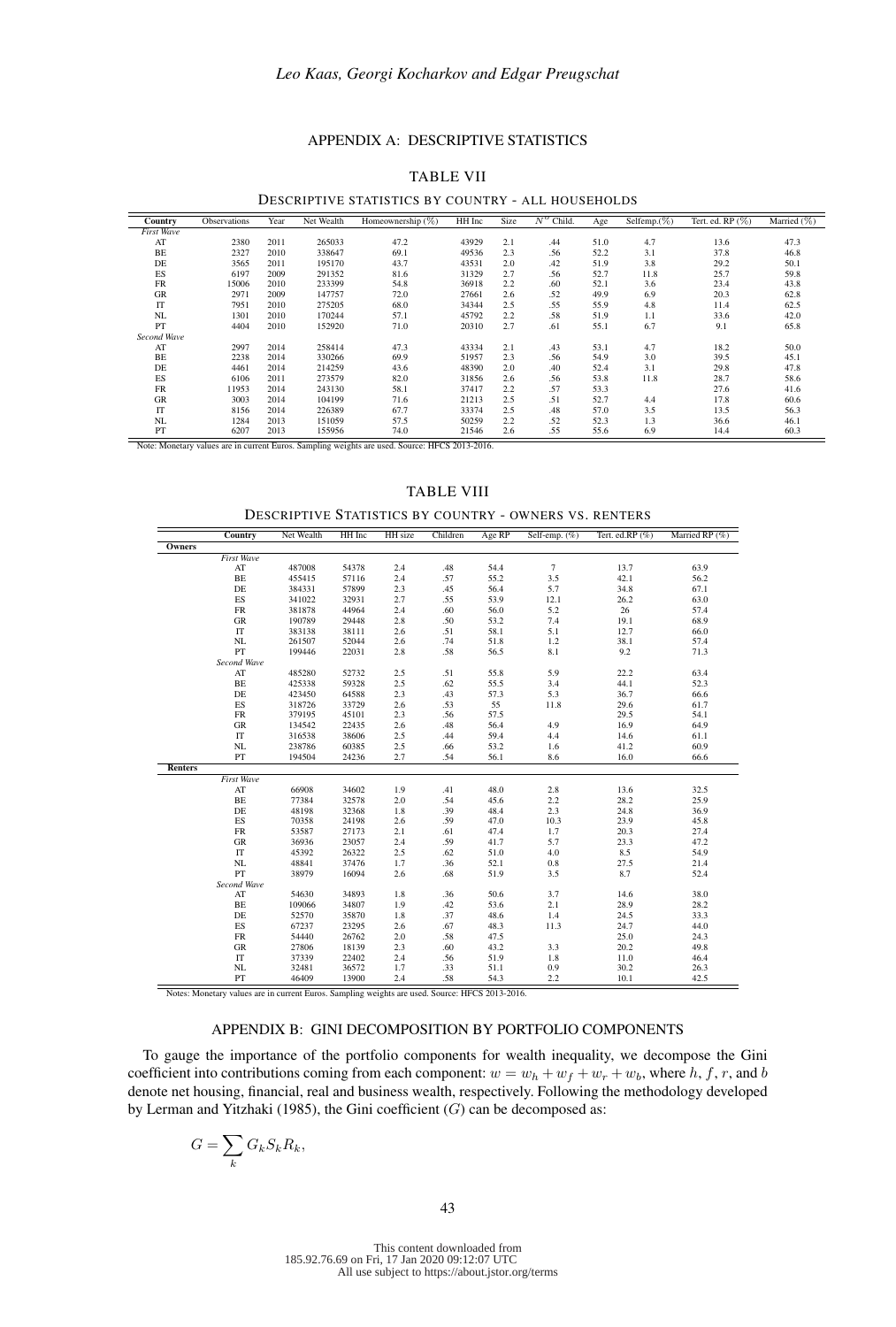with  $k \in \{h, f, r, b\}$ .  $G_k$  is the Gini coefficient for wealth component k, and  $S_k$  is the k-component share out of total net wealth. Given the overall net wealth distribution  $F(w)$  and component-specific distributions  $F_k(w_k)$ ,  $R_k \equiv cov(w_k, F)/cov(w_k, F_k)$  is the "Gini correlation" between wealth component k and the total net wealth.<sup>32</sup> We decompose the total Gini coefficient for each country accordingly and report the relative contribution of each component, i.e.  $R_k G_k S_k / G$ , in Table IX.

| <b>Country</b> | <b>Net own housing Net financial Net real Business</b> |    |    |    |
|----------------|--------------------------------------------------------|----|----|----|
| AT             | 42                                                     | 12 | 18 | 28 |
| BE             | 38                                                     | 32 | 21 | 10 |
| DE             | 38                                                     | 20 | 25 | 18 |
| ES             | 38                                                     | 16 | 33 | 14 |
| <b>FR</b>      | 39                                                     | 21 | 25 | 15 |
| <b>GR</b>      | 44                                                     |    | 42 |    |
| IT             | 55                                                     | 11 | 24 | 11 |
| NL             | 52                                                     | 32 | 14 | 2  |
| PT             | 31                                                     | 12 | 37 | 20 |
| <b>Average</b> | 42                                                     | 18 | 26 | 14 |

TABLE IX RELATIVE CONTRIBUTION OF WEALTH COMPONENTS TO OVERALL INEQUALITY

Notes: Values in percentages. All values are averages over the two survey waves. Sampling weights are used. Source: HFCS 2013-2016.

The decomposition provides a clear message. Net own housing is by far the most important contribution to overall inequality, accounting on average for about 42%. The second most important source is net real wealth, with an average contribution of 26%. While the relative contributions partly reflect the portfolio shares, the two other factors, namely the within-component Gini coefficient  $(G_k)$  and the Gini correlation  $(R_k)$  are also quantitatively important for this result.

As we show in the paper, there is a negative correlation between overall inequality and the homeownership rate, which partly translates into a negative correlation between overall inequality and the share of housing wealth. This also implies that in countries with high homeownership, the portfolio component of financial wealth tends to be higher. As financial wealth bears high return risk, it is likely to contribute to wealth inequality. In fact, the absolute contribution to the Gini of the financial component is negatively correlated with the homeownership rate. However, as the share of financial wealth is relatively low, it is not likely to account for much of the overall negative correlation.<sup>33</sup>

### APPENDIX C: RIF GINI REGRESSION

The RIF of the Gini coefficient is given by:

$$
RIF^{Gini}(w) \equiv 1 + \frac{w}{\mu_w} (1 - G) - \frac{2}{\mu_w} [w(1 - F(w)) + GL(p(w); F)],
$$

where  $F(w)$  is the cumulative probability of net wealth,  $\mu_w$  is the average wealth level, and  $GL(p(w); F)$ is the generalized Lorenz ordinate defined by  $GL(p(w); F) \equiv \int_{-\infty}^{F^{-1}(p(w))} z dF(z)$ , with  $p(w) \equiv F(w).$ <sup>34</sup> The RIF values can easily be approximated using our data on net wealth.

<sup>&</sup>lt;sup>32</sup>The correlation  $R_k$  takes on the value 1 (-1) if the wealth component k monotonically increases (decreases) with total net wealth. At the other extreme, if the wealth component does not change at all with net wealth, then  $R_k = 0$  and this particular source does not contribute to inequality.

<sup>&</sup>lt;sup>33</sup>Relatedly, Bilias, Georgarakos, and Haliassos (2017) test the influence of access to stock holdings on wealth inequality in the U.S. using changes in stock market participation and find no significant effect.

<sup>&</sup>lt;sup>34</sup>The underlying definition of the Gini coefficient here is:  $G \equiv 1 - \frac{2}{\mu_w} \int_0^1 GL(z;F)dz$ . See e.g. Monti (1991) for a derivation of the influence function of the Gini coefficient and Firpo, Fortin, and Lemieux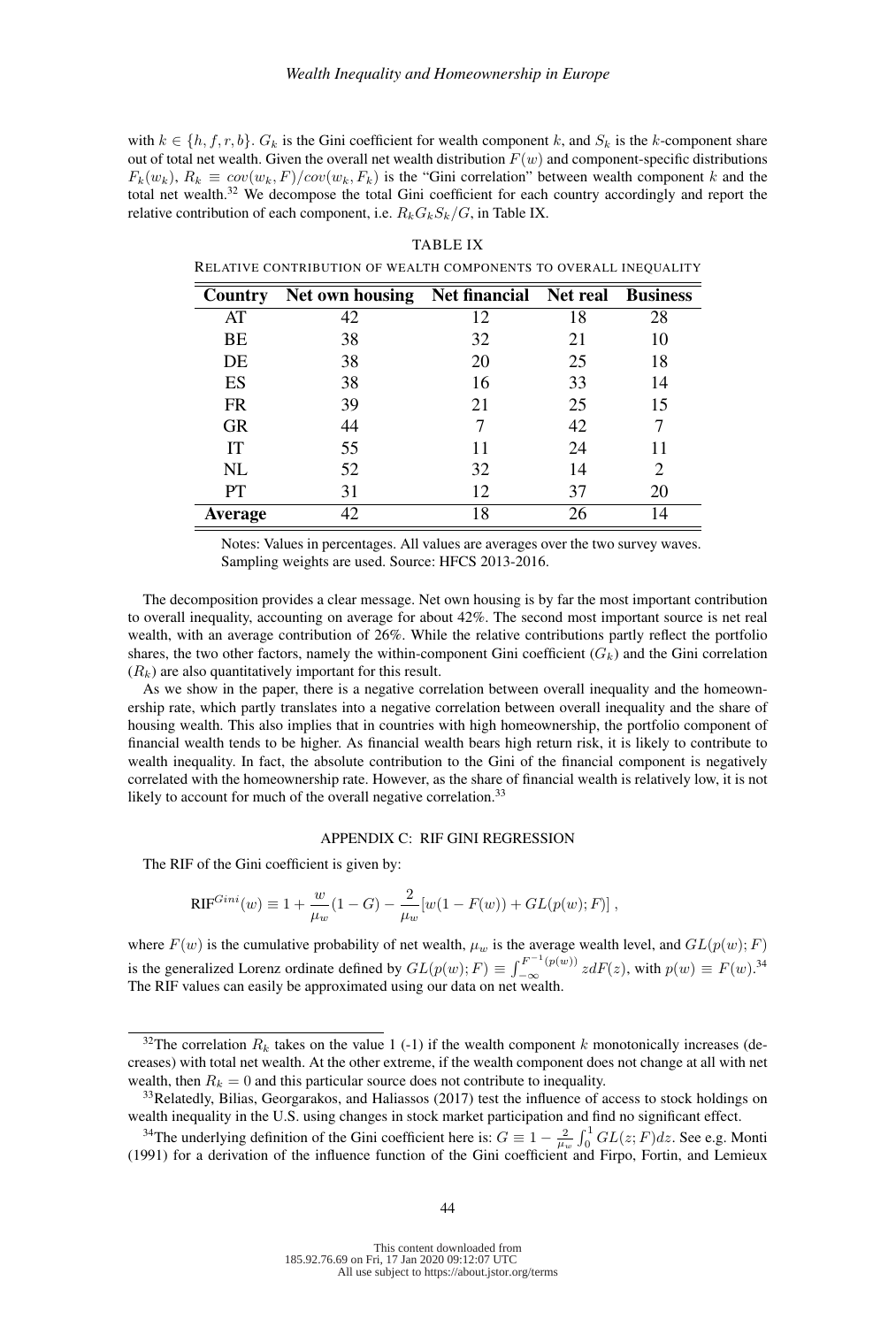#### C.1. *Results for the second wave*

In the following we repeat the RIF regression for the second survey wave.

|                     | AT          | BF          | DF           | ES           | FR          | GF           | TT           | $\overline{\text{N}}$ | PT          |
|---------------------|-------------|-------------|--------------|--------------|-------------|--------------|--------------|-----------------------|-------------|
| Homeownership       | $-0.431***$ | $-0.462***$ | $-0.313***$  | $-0.401***$  | $-0.436***$ | $-0.355***$  | $-0.505***$  | $-0.423***$           | $-0.299***$ |
|                     | (0.0737)    | (0.0355)    | (0.0206)     | (0.0296)     | (0.0228)    | (0.0294)     | (0.0190)     | (0.0371)              | (0.0165)    |
|                     |             |             |              |              |             |              |              |                       |             |
| HH Income           | 0.953       | 0.287       | $0.202**$    | $1.193***$   | $0.941**$   | 0.00691      | $0.317**$    | 0.112                 | 0.0575      |
|                     | (0.953)     | (0.190)     | (0.0664)     | (0.222)      | (0.203)     | (0.139)      | (0.0949)     | (0.0999)              | (0.0847)    |
| <b>HH</b> Size      | $-0.190$    | $-0.0129$   | $-0.00412$   | $-0.0875***$ | $-0.128***$ | 0.0160       | $-0.0138$    | $-0.0366$             | $-0.0180$   |
|                     |             |             | (0.0497)     | (0.0250)     |             | (0.0175)     | (0.0101)     | (0.0374)              |             |
|                     | (0.191)     | (0.0217)    |              |              | (0.0290)    |              |              |                       | (0.0135)    |
| No Children         | 0.155       | $-0.0180$   | 0.0116       | $0.0833**$   | $0.126***$  | $-0.000987$  | 0.0294       | 0.0742                | 0.0181      |
|                     | (0.159)     | (0.0333)    | (0.0537)     | (0.0292)     | (0.0289)    | (0.0230)     | (0.0209)     | (0.0577)              | (0.0161)    |
|                     |             |             |              |              |             |              |              |                       |             |
| Age RP              | 0.000338    | $-0.000620$ | $-0.000932*$ | 0.000569     | $-0.000958$ | $-0.00120$   | $0.00118***$ | $-0.00524***$         | $-0.00128$  |
|                     | (0.00186)   | (0.000797)  | (0.000432)   | (0.000763)   | (0.000321)  | (0.000743)   | (0.000549)   | (0.00142)             | (0.000715)  |
|                     |             |             |              |              |             |              |              |                       |             |
| Selfemployed RP     | 0.358       | 0.131       | $0.267*$     | 0.0936       |             | 0.00101      | $0.202$ **   | 0.666                 | $0.273**$   |
|                     | (0.344)     | (0.126)     | (0.118)      | (0.0570)     |             | (0.0695)     | (0.0815)     | (0.794)               | (0.0832)    |
|                     |             |             | $-0.0730*$   | $-0.235***$  | $-0.137**$  |              |              |                       |             |
| Tert edu RP         | $-0.0410$   | $-0.0845$   |              |              |             | $-0.0000892$ | 0.0188       | $0.116***$            | $-0.00365$  |
|                     | (0.136)     | (0.0512)    | (0.0308)     | (0.0582)     | (0.0381)    | (0.0288)     | (0.0272)     | (0.0384)              | (0.0413)    |
| Married RP          | $-0.0378$   | $-0.0291$   | $-0.0318$    | $-0.0782**$  | $-0.0562$   | $-0.0428$    | $-0.0496**$  | $-0.0193$             | $-0.0486**$ |
|                     | (0.0600)    | (0.0369)    | (0.0305)     | (0.0288)     | (0.0190)    | (0.0251)     | (0.0139)     | (0.0614)              | (0.0176)    |
|                     |             |             |              |              |             |              |              |                       |             |
| Constant            | $0.851***$  | $0.880***$  | $0.881***$   | $0.804***$   | $0.908***$  | $0.901***$   | $0.810***$   | $1.157***$            | $1.006***$  |
|                     | (0.122)     | (0.0838)    | (0.0682)     | (0.0590)     | (0.0230)    | (0.0531)     | (0.0353)     | (0.0927)              | (0.0557)    |
| $R^2$               | 0.086       | 0.191       | 0.071        | 0.195        | 0.109       | 0.165        | 0.215        | 0.144                 | 0.054       |
| <b>Observations</b> | 2997        | 2238        | 4461         | 6106         | 11953       | 3003         | 8156         | 1284                  | 6207        |
|                     |             |             |              |              |             |              |              |                       |             |

TABLE X RIF REGRESSION - SECOND WAVE

Notes: Income is in current 100,000s Euros. Sampling weights are used. Standard errors in parentheses:  $* p < 0.05$ ,  $* p < 0.01$ ,  $** p < 0.001$ . Source: HFCS 2016.

#### C.2. *Robustness: Including price changes*

The following table shows the RIF regression including individual house price changes. Mathä, Porpiglia, and Ziegelmeyer (2017) also include house price changes, but smooth individual price changes to take an average for a given duration of homeownership. We do not smooth price changes in order to allow for idiosyncratic capital gains at the individual level which might affect inequality. However, we take out property values below 25,000 Euros which often have extreme rates of appreciation. The data for France do not allow us to calculate price changes, thus we exclude this country. The table shows results for the first wave, the second wave leads to very similar results. Coefficient estimates turn out to be similar to the baseline RIF regressions without controlling for price changes.

### APPENDIX D: ROBUSTNESS: RESTRICTION TO HOUSEHOLDS WITH NET WEALTH BELOW THE 90TH PERCENTILE

In this appendix we repeat the analysis for all households with net wealth below the 90th percentile in their respective country. The main purpose is to address issues of top coding of high wealth levels which may differ between countries and therefore bias our findings. In the following we only report the main finding, i.e. the simple correlation and the Oaxaca-Blinder decomposition based on the RIF-Regression.<sup>35</sup> We find that qualitatively the results are quite similar. In fact, the negative correlation between homeownership and the Gini coefficient is equally strong for this subset of households, as can be seen in Figure 2 . The Oaxaca-Blinder decomposition also confirms the findings for the full sample (see Table XIII). The coefficients on the endowment effect of homeownership are similar and slightly higher. That is, the contribution of the homeownership rate to country differences in Gini coefficients is slightly stronger. This is intuitive given that homeownership rates differ more for households in the bottom half, as we discuss in Section 4. Another difference is that the endowment effects of income and tertiary eduction are now significant for almost all country comparisons (but they remain relatively small).

<sup>(2007)</sup> for the corresponding RIF of the Gini.

<sup>&</sup>lt;sup>35</sup> Further results are available upon request.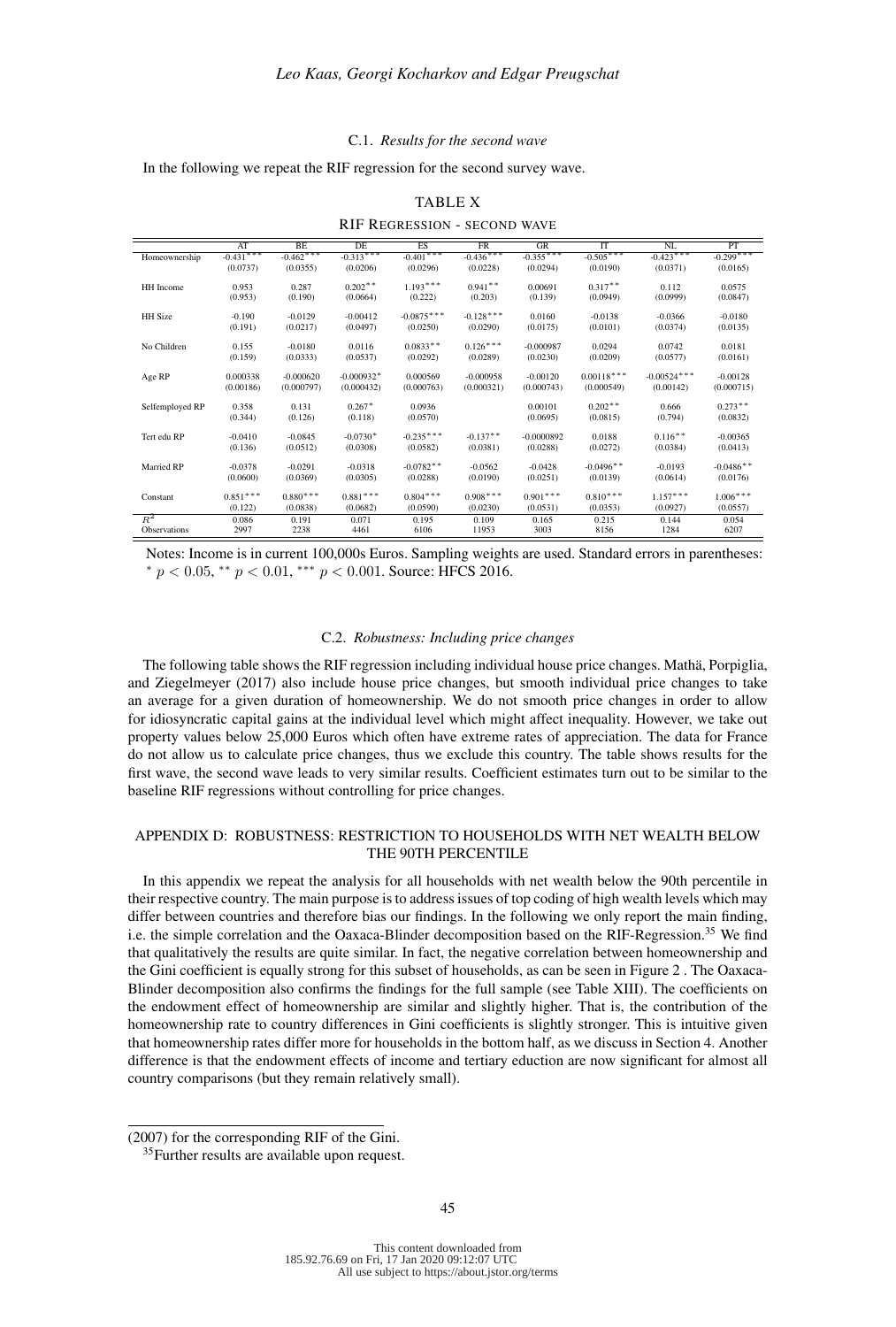|                     | AT           | BE           | DE          | $\overline{ES}$ | <b>FR</b>    | GR           | IT           | NL           |
|---------------------|--------------|--------------|-------------|-----------------|--------------|--------------|--------------|--------------|
| <b>OVERALL</b>      |              |              |             |                 |              |              |              |              |
| Predicted Gini      | $0.731***$   | $0.589***$   | $0.599***$  | $0.683***$      | $0.599***$   | $0.603***$   | $0.698***$   | $0.678***$   |
|                     | (0.0307)     | (0.0146)     | (0.0157)    | (0.00856)       | (0.00925)    | (0.00703)    | (0.0224)     | (0.00836)    |
|                     |              |              |             |                 |              |              |              |              |
| Difference          | $-0.0305$    | $-0.173***$  | $-0.163***$ | $-0.0788***$    | $-0.163***$  | $-0.158***$  | $-0.0636**$  | $-0.0834***$ |
|                     | (0.0329)     | (0.0184)     | (0.0190)    | (0.0140)        | (0.0143)     | (0.0131)     | (0.0242)     | (0.0141)     |
|                     |              |              |             |                 |              |              |              |              |
| Endowments          | $-0.0104$    | $-0.0833***$ | $-0.135***$ | $-0.0718***$    | $-0.135***$  | $-0.100***$  | $-0.0478***$ | $-0.135***$  |
|                     | (0.00593)    | (0.0126)     | (0.0306)    | (0.0121)        | (0.0294)     | (0.0213)     | (0.00667)    | (0.0306)     |
|                     |              |              |             |                 |              |              |              |              |
| Coefficients        | 0.0406       | $-0.0453*$   | $0.227***$  | $0.0862***$     | $-0.0639$    | 0.0157       | $-0.00704$   | 0.0300       |
|                     | (0.0783)     | (0.0214)     | (0.0626)    | (0.0228)        | (0.0384)     | (0.0236)     | (0.0306)     | (0.0254)     |
| Interaction         | $-0.0607$    | $-0.0443**$  | $-0.254***$ | $-0.0931***$    | 0.0360       | $-0.0737**$  | $-0.00878$   | 0.0220       |
|                     | (0.0550)     | (0.0145)     | (0.0641)    | (0.0210)        | (0.0458)     | (0.0273)     | (0.0137)     | (0.0374)     |
| <b>ENDOWMENTS</b>   |              |              |             |                 |              |              |              |              |
| Homeownership       | $-0.0116***$ | $-0.0824***$ | $-0.120***$ | $-0.0454***$    | $-0.0875***$ | $-0.0754***$ | $-0.0434***$ | $-0.0950***$ |
|                     | (0.00208)    | (0.00666)    | (0.00844)   | (0.00348)       | (0.00569)    | (0.00536)    | (0.00287)    | (0.00668)    |
|                     |              |              |             |                 |              |              |              |              |
| HH Income           | $-0.0102*$   | 0.00724      | $-0.0334**$ | $-0.0221**$     | $-0.0549**$  | $-0.0303**$  | 0.00382      | $-0.0542**$  |
|                     | (0.00401)    | (0.00382)    | (0.0111)    | (0.00740)       | (0.0180)     | (0.0101)     | (0.00312)    | (0.0178)     |
|                     |              |              |             |                 |              |              |              |              |
| HH Size             | $-0.000501$  | $-0.00126$   | $-0.00254$  | $-0.000822$     | $-0.00205$   | $-0.00183$   | $-0.000687$  | $-0.00244$   |
|                     | (0.00596)    | (0.0150)     | (0.0302)    | (0.00976)       | (0.0244)     | (0.0217)     | (0.00816)    | (0.0290)     |
|                     |              |              |             |                 |              |              |              |              |
| No Children         | 0.000410     | 0.00190      | 0.00183     | 0.00196         | 0.00132      | 0.000932     | 0.00143      | 0.00179      |
|                     | (0.00190)    | (0.00875)    | (0.00847)   | (0.00904)       | (0.00609)    | (0.00430)    | (0.00658)    | (0.00824)    |
| Age RP              | $-0.000668$  | $-0.00240*$  | $-0.00137$  | $-0.000875*$    | $-0.000263$  | $-0.00429*$  | 0.0000519    | $-0.00301*$  |
|                     | (0.000475)   | (0.00114)    | (0.000744)  | (0.000423)      | (0.000414)   | (0.00200)    | (0.000189)   | (0.00141)    |
|                     |              |              |             |                 |              |              |              |              |
| Selfemployed RP     | 0.00441      | $-0.000208$  | $0.0231*$   | $-0.00822*$     | 0.00362      | 0.00121      | $-0.00463$   | $0.0102*$    |
|                     | (0.00264)    | (0.00162)    | (0.0109)    | (0.00386)       | (0.00271)    | (0.00136)    | (0.00251)    | (0.00491)    |
|                     |              |              |             |                 |              |              |              |              |
| Tert edu RP         | $0.00852*$   | $-0.00705*$  | 0.000832    | 0.00165         | $0.00876*$   | $0.0119*$    | $-0.00491*$  | $0.0112*$    |
|                     | (0.00376)    | (0.00325)    | (0.00118)   | (0.000959)      | (0.00389)    | (0.00517)    | (0.00224)    | (0.00489)    |
|                     |              |              |             |                 |              |              |              |              |
| Married RP          | $-0.000706$  | 0.000864     | $-0.00341$  | 0.00198         | $-0.00406$   | $-0.00271$   | 0.000530     | $-0.00397$   |
|                     | (0.000813)   | (0.000977)   | (0.00343)   | (0.00200)       | (0.00407)    | (0.00272)    | (0.000669)   | (0.00398)    |
| <b>COEFFICIENTS</b> |              |              |             |                 |              |              |              |              |
|                     | $-0.0515$    | $-0.0652***$ | $-0.0386*$  | $-0.0539***$    | $-0.0184$    | $-0.0839***$ | $-0.0481**$  | 0.00590      |
| Homeownership       |              |              |             |                 |              |              |              |              |
|                     | (0.0335)     | (0.0192)     | (0.0159)    | (0.0113)        | (0.0123)     | (0.0123)     | (0.0183)     | (0.0109)     |
| <b>INTERACTION</b>  |              |              |             |                 |              |              |              |              |
| Homeownership       | $-0.00438$   | $-0.0394***$ | $-0.0341*$  | $-0.0179***$    | $-0.0118$    | $-0.0464***$ | $-0.0153**$  | 0.00411      |
|                     | (0.00291)    | (0.0117)     | (0.0141)    | (0.00384)       | (0.00790)    | (0.00697)    | (0.00585)    | (0.00758)    |
|                     |              |              |             |                 |              |              |              |              |

TABLE XI OB-DECOMPOSITION - SECOND WAVE

Notes: Income is in current 100,000s Euros. Standard errors in parentheses: \*  $p < 0.05$ , \*\*  $p < 0.01$ , \*\*\*  $p < 0.001$  . Sample weights used. Source: HFCS 2016.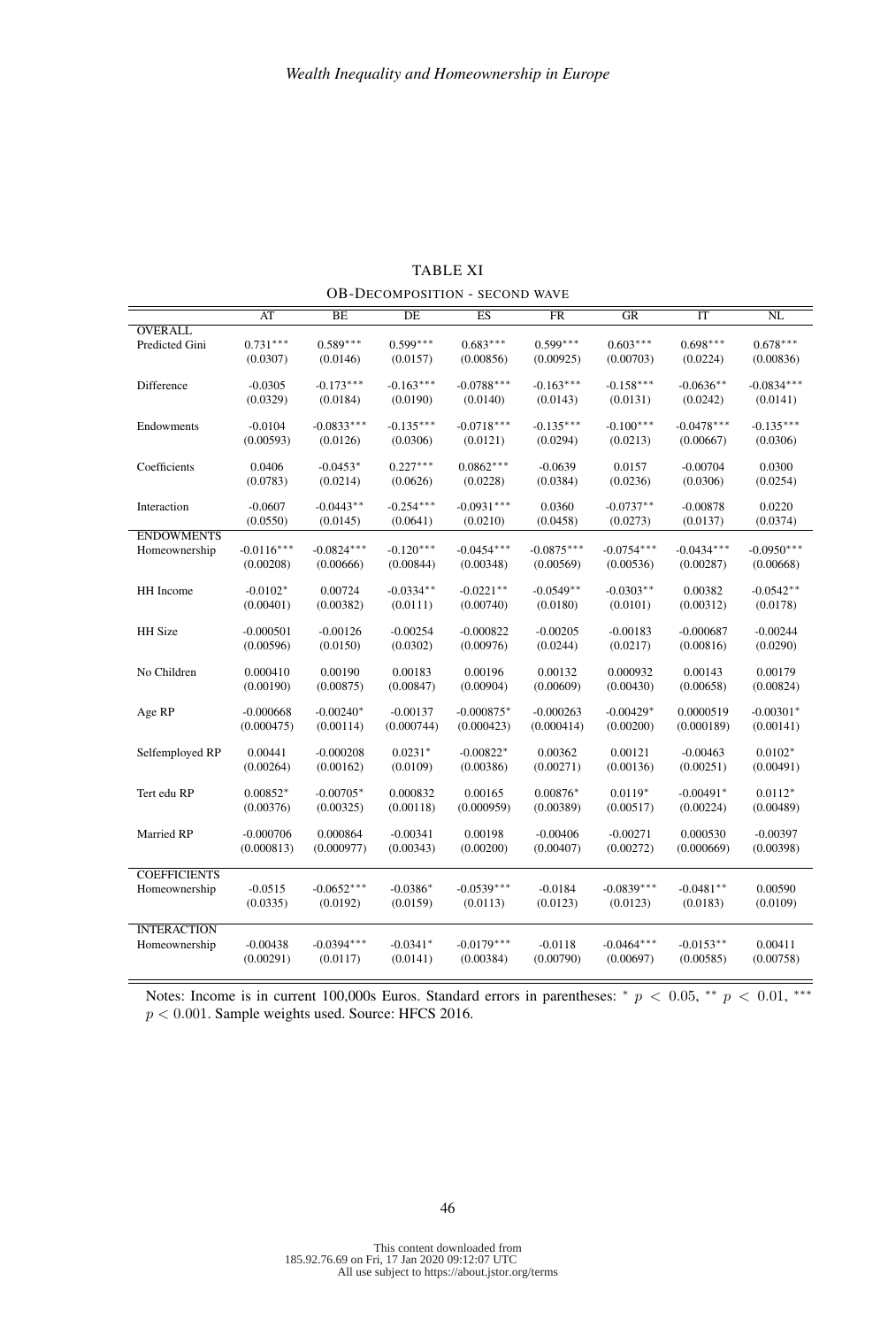|                     | AT         | <b>BE</b>   | <b>DE</b>   | ES          | GR          | <b>IT</b>    | NL            | PT          |
|---------------------|------------|-------------|-------------|-------------|-------------|--------------|---------------|-------------|
| Homeownership       | $-0.315**$ | $-0.422***$ | $-0.329***$ | $-0.473***$ | $-0.426***$ | $-0.460***$  | $-0.369***$   | $-0.404***$ |
|                     | (0.0719)   | (0.0194)    | (0.0333)    | (0.0308)    | (0.0186)    | (0.0130)     | (0.0511)      | (0.0438)    |
| Price change        | 0.0603     | 0.0160      | 0.00186     | $0.0322*$   | 0.0205      | 0.00768      | $-0.0159$     | 0.0445      |
|                     | (0.0376)   | (0.0110)    | (0.0191)    | (0.0149)    | (0.0106)    | (0.00591)    | (0.00979)     | (0.0321)    |
| HH Income           | 0.0408     | 0.0366      | 0.265       | $0.698**$   | $0.208*$    | $0.442***$   | 0.127         | 2.093       |
|                     | (0.0713)   | (0.0281)    | (0.152)     | (0.261)     | (0.0921)    | (0.0970)     | (0.0880)      | (1.127)     |
| <b>HH</b> Size      | $-0.0138$  | $-0.0510*$  | $-0.0682$   | $-0.0741*$  | $-0.0307*$  | $-0.0306$    | $-0.0160$     | $-0.124*$   |
|                     | (0.0398)   | (0.0202)    | (0.0396)    | (0.0293)    | (0.0133)    | (0.0243)     | (0.0495)      | (0.0609)    |
| No Children         | 0.0433     | $0.0651**$  | 0.0766      | $0.0737*$   | 0.00624     | 0.0184       | $-0.0179$     | $0.139**$   |
|                     | (0.0388)   | (0.0244)    | (0.0440)    | (0.0312)    | (0.0150)    | (0.0269)     | (0.0545)      | (0.0506)    |
| Age RP              | $-0.00145$ | $-0.000878$ | $-0.000774$ | 0.00169     | 0.000985    | $0.00193***$ | $-0.00761***$ | $0.00380**$ |
|                     | (0.00121)  | (0.000570)  | (0.000460)  | (0.000948)  | (0.000578)  | (0.000513)   | (0.00184)     | (0.00129)   |
| Selfemployed RP     | 0.240      | 0.200       | 0.535       | $0.121**$   | 0.0536      | 0.207        | $-0.00906$    | $0.421**$   |
|                     | (0.284)    | (0.139)     | (0.273)     | (0.0418)    | (0.0503)    | (0.114)      | (0.208)       | (0.154)     |
| Tert edu RP         | $-0.101*$  | $-0.0172$   | $-0.140*$   | $-0.0594$   | $-0.0361$   | 0.00773      | 0.0748        | $-0.435$    |
|                     | (0.0449)   | (0.0241)    | (0.0569)    | (0.0540)    | (0.0242)    | (0.0356)     | (0.0392)      | (0.347)     |
| Married RP          | $-0.0500$  | 0.00608     | $-0.0101$   | $-0.0514*$  | $-0.0113$   | $-0.0239$    | $-0.0496$     | $-0.0903*$  |
|                     | (0.0540)   | (0.0312)    | (0.0326)    | (0.0238)    | (0.0152)    | (0.0196)     | (0.0645)      | (0.0406)    |
| Constant            | $0.997***$ | $0.997***$  | $0.960***$  | $0.827***$  | $0.848***$  | $0.731***$   | $1.247***$    | $0.647***$  |
|                     | (0.107)    | (0.0435)    | (0.0354)    | (0.0571)    | (0.0418)    | (0.0432)     | (0.134)       | (0.0934)    |
| <b>Observations</b> | 2380       | 2327        | 3565        | 6197        | 2971        | 7951         | 1301          | 4404        |

TABLE XII RIF REGRESSION WITH PRICE CHANGES

Notes: Dependent variable: RIF of the Gini coefficient. Bootstrapped standard errors in parentheses. income in 100,000s. Standard errors are computed using replicate weights and by accounting for imputation variance using Rubin's formula.  $* p < 0.05, ** p < 0.01, *** p < 0.001$ . Sample weights are used. Source: HFCS 2013.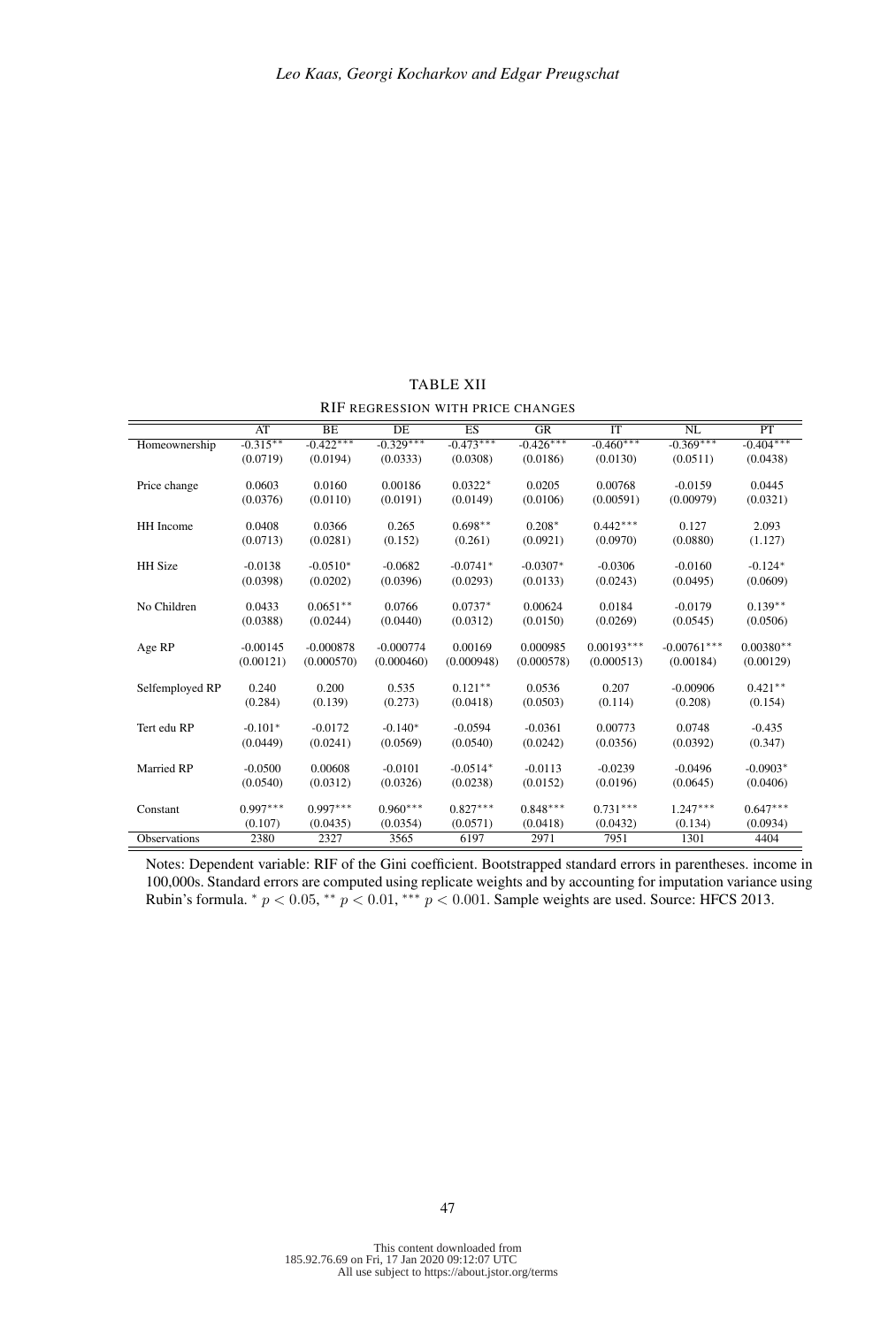

Figure 2: Gini and homeownership rates for HHs below the 90th net wealth percentile

Note: Values are averaged over the two survey waves. Source: HFCS 2013-2016.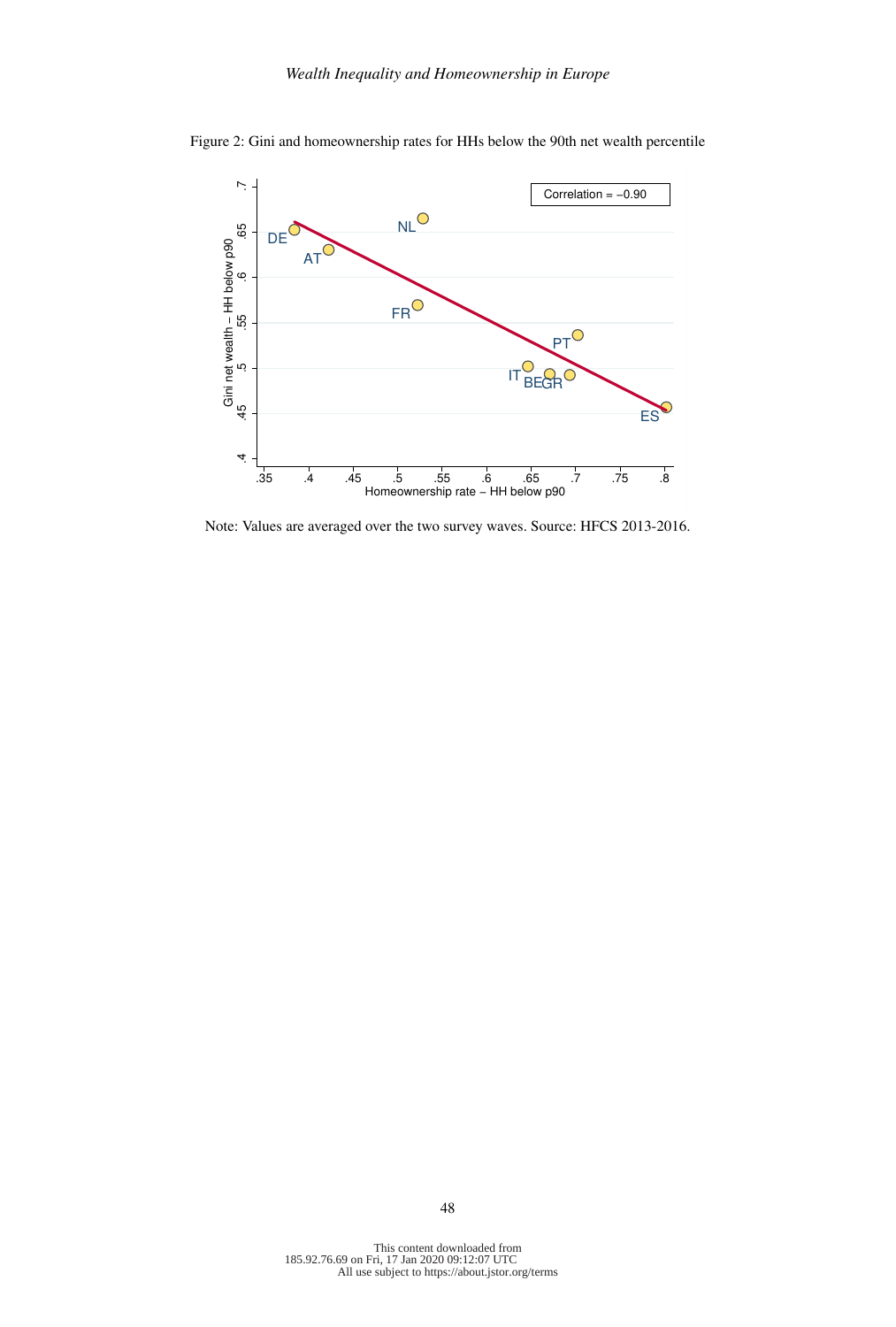### *Leo Kaas, Georgi Kocharkov and Edgar Preugschat*

|                     |              |              | PERCENTILE      |              |              |               |              |               |
|---------------------|--------------|--------------|-----------------|--------------|--------------|---------------|--------------|---------------|
|                     | AT           | BE           | $\overline{ES}$ | FR           | GR           | IT            | NL           | PT            |
| <b>OVERALL</b>      |              |              |                 |              |              |               |              |               |
| Predicted Gini      | $0.640***$   | $0.503***$   | $0.453***$      | $0.578***$   | $0.478***$   | $0.495***$    | $0.639***$   | $0.515***$    |
|                     | (0.0298)     | (0.00912)    | (0.00797)       | (0.00431)    | (0.00531)    | (0.00525)     | (0.0264)     | (0.00804)     |
|                     |              |              |                 |              |              |               |              |               |
| Difference          | $-0.0118$    | $-0.148***$  | $-0.198***$     | $-0.0735***$ | $-0.173***$  | $-0.157***$   | $-0.0129$    | $-0.136***$   |
|                     | (0.0294)     | (0.0126)     | (0.0115)        | (0.00926)    | (0.00976)    | (0.00972)     | (0.0271)     | (0.0115)      |
|                     |              |              |                 |              |              |               |              |               |
| Endowments          | $-0.00676$   | $-0.127***$  | $-0.150***$     | $-0.0278***$ | $-0.0945***$ | $-0.0867***$  | $-0.0635***$ | $-0.0759***$  |
|                     | (0.00942)    | (0.00941)    | (0.0131)        | (0.00591)    | (0.0113)     | (0.00938)     | (0.00578)    | (0.0142)      |
|                     |              |              |                 |              |              |               |              |               |
| Coefficients        | $-0.0128$    | $-0.000888$  | 0.00998         | $-0.0339***$ | $-0.0311**$  | $-0.0326***$  | 0.0390       | $-0.0418**$   |
|                     | (0.0233)     | (0.0108)     | (0.0161)        | (0.00885)    | (0.0118)     | (0.00953)     | (0.0290)     | (0.0150)      |
|                     |              |              |                 |              |              |               |              |               |
| Interaction         | 0.00772      | $-0.0208**$  | $-0.0586***$    | $-0.0118*$   | $-0.0473***$ | $-0.0376***$  | 0.0116       | $-0.0184$     |
|                     | (0.00922)    | (0.00766)    | (0.0172)        | (0.00542)    | (0.0135)     | (0.00954)     | (0.0188)     | (0.0176)      |
| <b>ENDOWMENTS</b>   |              |              |                 |              |              |               |              |               |
| Homeownership       | $-0.0146**$  | $-0.106***$  | $-0.158***$     | $-0.0458***$ | $-0.119***$  | $-0.101***$   | $-0.0537***$ | $-0.114***$   |
|                     | (0.00552)    | (0.00732)    | (0.00845)       | (0.00374)    | (0.00592)    | (0.00591)     | (0.00352)    | (0.00772)     |
|                     |              |              |                 |              |              |               |              |               |
| HH Income           | $-0.00195$   | $-0.0148**$  | $0.0202***$     | $0.0117***$  | $0.0245***$  | $0.0150***$   | $-0.0117***$ | $0.0390***$   |
|                     | (0.00515)    | (0.00457)    | (0.00396)       | (0.00247)    | (0.00454)    | (0.00297)     | (0.00329)    | (0.00692)     |
|                     |              |              |                 |              |              |               |              |               |
| HH Size             | $-0.000260$  | $-0.00209$   | $-0.00473$      | $-0.00151$   | $-0.00421$   | $-0.00359$    | $-0.00134$   | $-0.00490$    |
|                     | (0.000669)   | (0.00498)    | (0.0112)        | (0.00359)    | (0.00999)    | (0.00851)     | (0.00316)    | (0.0116)      |
|                     |              |              |                 |              |              |               |              |               |
| No. Children        | 0.0000125    | 0.00238      | 0.00252         | 0.00303      | 0.00157      | 0.00208       | 0.00278      | 0.00312       |
|                     | (0.000403)   | (0.00270)    | (0.00288)       | (0.00343)    | (0.00179)    | (0.00236)     | (0.00316)    | (0.00354)     |
|                     | 0.000783     | 0.0000244    | $-0.00190*$     | $-0.000337$  | $0.00246**$  | $-0.00809***$ | 0.000641     | $-0.00675***$ |
| Age RP              | (0.000987)   | (0.000664)   | (0.000960)      | (0.000445)   | (0.000908)   | (0.00168)     | (0.000680)   |               |
|                     |              |              |                 |              |              |               |              | (0.00143)     |
| Selfemp. RP         | $-0.00101$   | $-0.0000335$ | $-0.00855**$    | 0.000223     | $-0.00369*$  | $-0.00121$    | $0.00190*$   | $-0.00262*$   |
|                     | (0.000947)   | (0.000807)   | (0.00310)       | (0.000564)   | (0.00155)    | (0.000764)    | (0.000839)   | (0.00118)     |
|                     |              |              |                 |              |              |               |              |               |
| Tert_educ.RP        | $0.00975***$ | $-0.00631**$ | $0.00258*$      | $0.00361**$  | $0.00580**$  | $0.0121***$   | $-0.00370**$ | $0.0137***$   |
|                     | (0.00276)    | (0.00207)    | (0.00127)       | (0.00126)    | (0.00178)    | (0.00328)     | (0.00140)    | (0.00366)     |
|                     |              |              |                 |              |              |               |              |               |
| Married RP          | 0.000519     | 0.000616     | $-0.00190$      | 0.00118      | $-0.00236$   | $-0.00235$    | 0.00163      | $-0.00300$    |
|                     | (0.000741)   | (0.000867)   | (0.00250)       | (0.00155)    | (0.00310)    | (0.00309)     | (0.00215)    | (0.00394)     |
|                     |              |              |                 |              |              |               |              |               |
| <b>COEFFICIENTS</b> |              |              |                 |              |              |               |              |               |
| Homeownership       | $-0.0205$    | $-0.0435***$ | $-0.0422***$    | $-0.0371***$ | $-0.0469***$ | $-0.0515***$  | $-0.0162$    | $-0.0209*$    |
|                     | (0.0225)     | (0.00929)    | (0.00981)       | (0.00726)    | (0.00871)    | (0.00741)     | (0.0307)     | (0.00815)     |
|                     |              |              |                 |              |              |               |              |               |
| <b>INTERACTION</b>  |              |              |                 |              |              |               |              |               |
| Homeownership       | $-0.00205$   | $-0.0317***$ | $-0.0456***$    | $-0.0116***$ | $-0.0380***$ | $-0.0355***$  | $-0.00592$   | $-0.0164*$    |
|                     | (0.00245)    | (0.00693)    | (0.0107)        | (0.00240)    | (0.00708)    | (0.00524)     | (0.0113)     | (0.00643)     |

### TABLE XIII

## DECOMPOSITION OF EXPLAINED POPULATION EFFECTS FOR NET WEALTH BELOW THE 90TH

Standard errors in parentheses:  $* p < 0.05$ ,  $* p < 0.01$ ,  $** p < 0.001$ 

Notes: Reference country is Germany. RP refers to reference person. Variances of a given implicate are computed following Jann (2008). Overall variances are computed using Rubin's formula. Predicted Gini coefficient of Germany is 0.651. Coefficients and Interaction estimates only shown for homeownership. Sample weights are used. Source: HFCS 2013.

### APPENDIX E: QUANTILE EFFECTS OF HOMEOWNERSHIP

To explore the impact of homeownership on different parts of the wealth distribution, we look at specific quantiles. We run a RIF regression using the same regressors but estimate the effect on the RIF of different net wealth quantiles instead of the Gini coefficient.<sup>36</sup> We then divide the marginal quantile coefficient of the homeownership dummy by the level of the corresponding wealth quantile. This ratio is akin to a semi-

<sup>36</sup>Again see Firpo, Fortin, and Lemieux (2009) for details. As a robustness check we also estimate the quantile coefficients using the standard quantile regression. The pattern of coefficients is then strictly increasing in the level of the quantile, but the ratio exhibits a very similar pattern as with the RIF regression.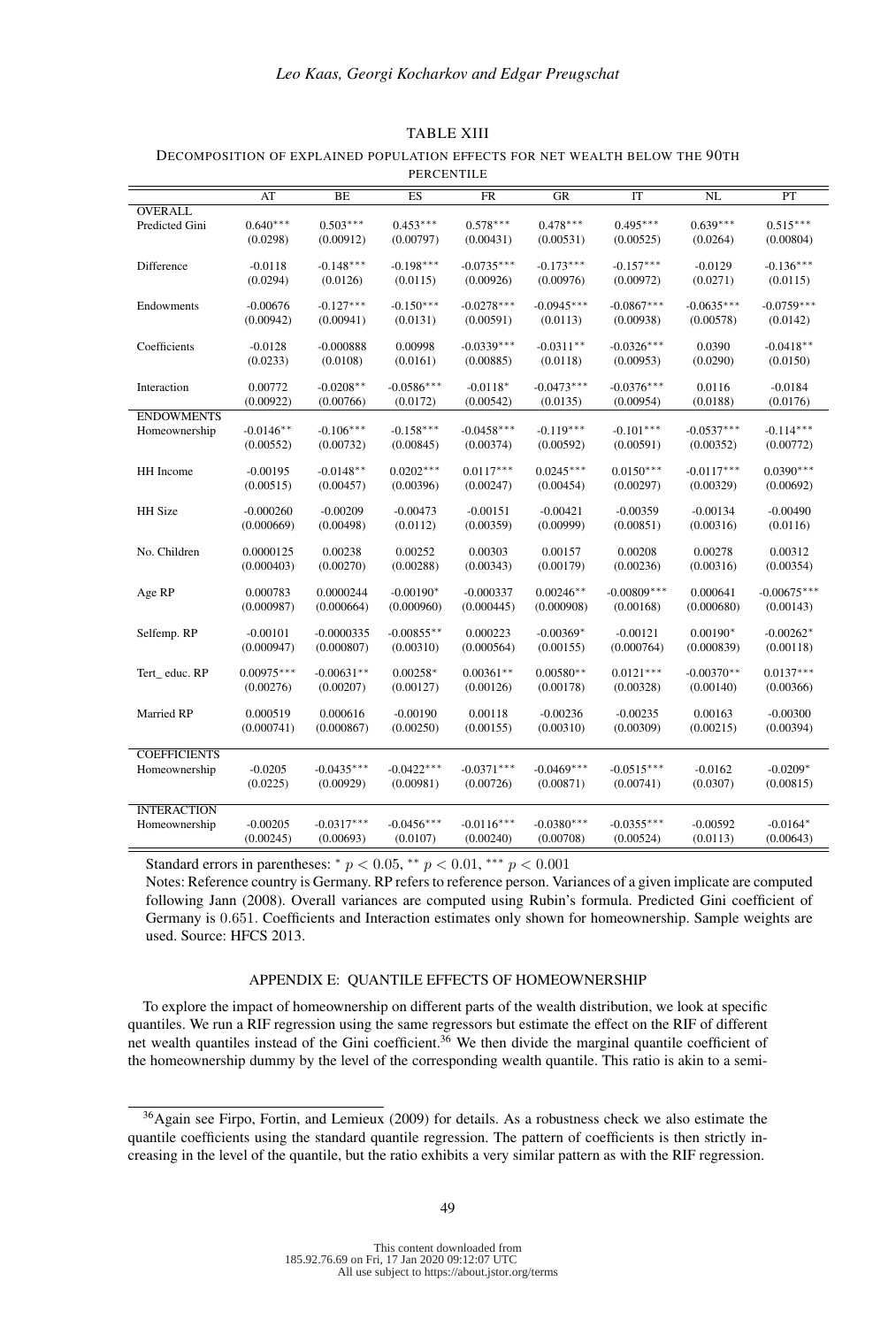elasticity. In Figure 3 we plot the ratios for the 10th to 90th quantile fore each country for the first wave.<sup>37</sup> The figure exhibits a clear pattern of positive but declining relative effects across quantiles for each country. That is, the effect of homeownership on wealth relative to the current wealth level is much higher for lower quantiles than for higher quantiles. Thus, homeownership equalizes the wealth distribution by lifting up the wealth of the lower percentiles.



Figure 3: RIF quantile coefficients of homeownership relative to quantile values. Source: HFCS 2013.

## APPENDIX F: DECOMPOSITION OF CROSS-COUNTRY DIFFERENCES IN HOMEOWNERSHIP

Here we perform a standard Oaxaca-Blinder decomposition of cross-country differences in homeownership. We employ a probit model which is estimated for each country separately. Then, the standard decomposition is employed with Germany as the reference country. The decomposition attributes the differences in the probability of owning a home to an endowment effect (differences in household characteristics) and coefficient effect (differences in estimated coefficients). The basic results of the decomposition are presented in Table XIV.

<sup>&</sup>lt;sup>37</sup>The second wave gives very similar result and is not reported. For the case of the Netherlands the value at the 10th quantile is omitted as the quantile value is negative. The other denominators are all positive.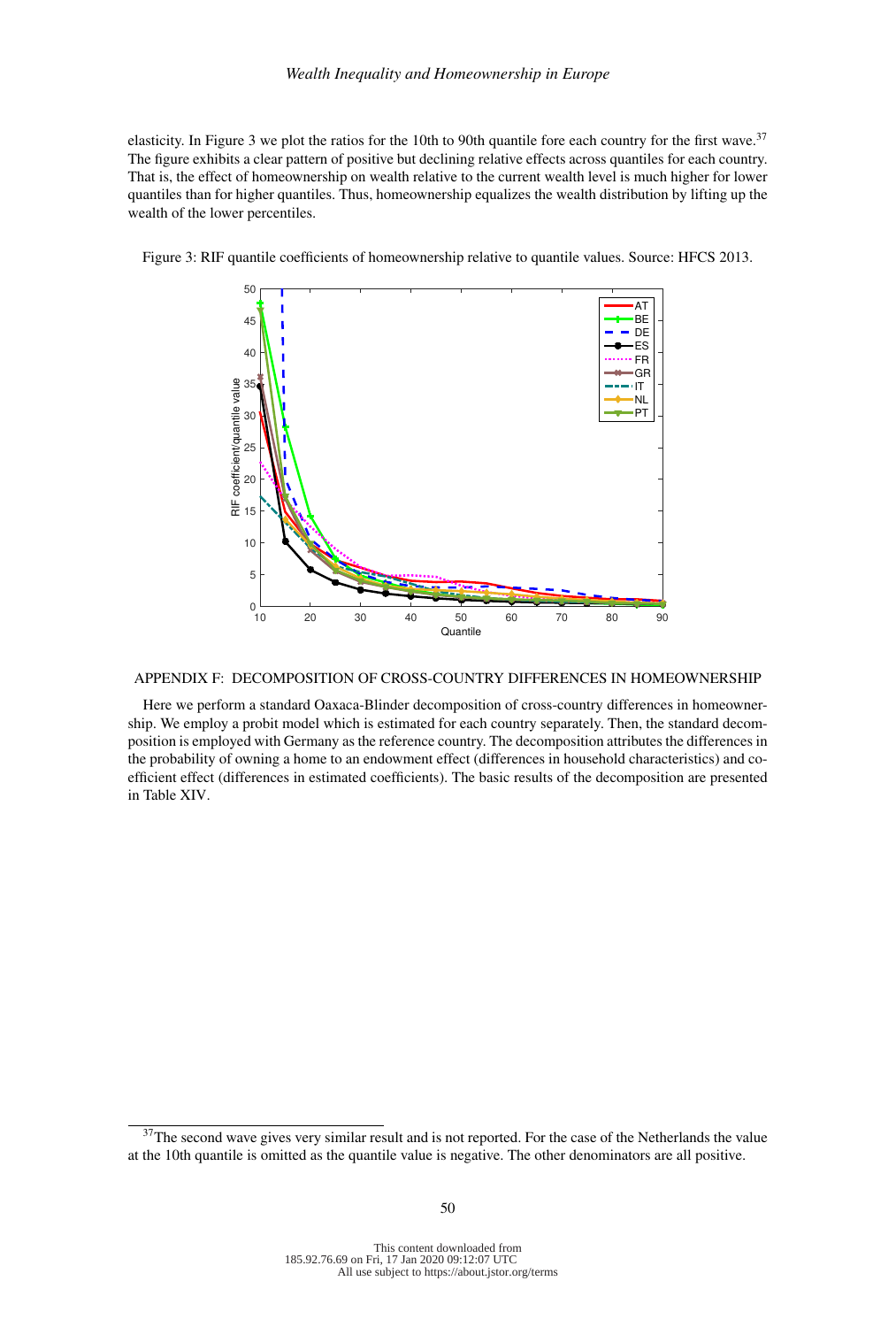|                                                                                | $\Delta$                                                 | BE                     | ES                      | FR                      | $\mathfrak{B}$          | $\Box$                  | $\Xi$                  | $\Gamma$                |
|--------------------------------------------------------------------------------|----------------------------------------------------------|------------------------|-------------------------|-------------------------|-------------------------|-------------------------|------------------------|-------------------------|
| Predicted homeownership                                                        | $\stackrel{*}{*}$<br>(0.0118)<br>$0.471**$               | $0.689***$<br>(0.0122) | $0.816***$<br>(0.00897) | (0.00525)<br>$0.545***$ | (0.00854)<br>$0.718***$ | (0.00764)<br>$0.680***$ | $0.571***$<br>(0.0175) | $0.709***$<br>(0.00853) |
| Predicted homeownership in DE                                                  | $\stackrel{\textstyle{*}}{\ast}$<br>(0.0116)<br>$0.434*$ | 0.434****<br>(0.0116)  | 0.434 ***<br>(0.0116)   | 0.434****<br>(0.0116)   | $0.434***$<br>(0.0116)  | 0.434 ***<br>(0.0116)   | $0.434***$<br>(0.0116) | 0.434***<br>(0.0116)    |
| Difference                                                                     | (0.0165)                                                 | $0.255***$             | $0.382***$              | $0.111***$              | $0.284***$              | $0.245***$              | $0.137***$             | $0.275***$              |
|                                                                                | $0.0364*$                                                | (0.0169)               | (0.0147)                | (0.0128)                | (0.0144)                | (0.0139)                | (0.0211)               | (0.0144)                |
| Endowments                                                                     | (0.0101)                                                 | (0.00836)              | (0.0144)                | $-0.0243***$            | (0.0143)                | 0.0455 ***              | (0.00715)              | (0.0163)                |
|                                                                                | $-0.0112$                                                | 0.0249**               | 0.0268                  | (0.00565)               | 0.00142                 | (0.0108)                | 0.00256                | 0.00953                 |
| Coefficients                                                                   | (0.0171)                                                 | $0.224***$             | $0.400***$              | $0.139***$              | $0.258***$              | $0.235***$              | $0.127***$             | $0.270***$              |
|                                                                                | $0.0345*$                                                | (0.0171)               | (0.0157)                | (0.0127)                | (0.0179)                | (0.0146)                | (0.0203)               | (0.0187)                |
| Interaction                                                                    | (0.00838)                                                | (0.00872)              | $-0.0452***$            | (0.00585)               | (0.0179)                | $-0.0356**$             | 0.00749                | $-0.00434$              |
|                                                                                | 0.013                                                    | 0.00592                | (0.0158)                | $-0.00336$              | 0.0248                  | (0.0116)                | (0.0108)               | (0.0207)                |
| Standard errors in parentheses: * $p < 0.05$ , ** $p < 0.01$ , *** $p < 0.001$ |                                                          |                        |                         |                         |                         |                         |                        |                         |

Table XIV: Decomposition of explained population and coefficient effects on homeownership Table XIV: Decomposition of explained population and coefficient effects on homeownership

185.92.76.69 on Fri, 17 Jan 2020 09:12:07 UTC All use subject to https://about.jstor.org/terms

51

Standard errors in parentheses: \*  $p < 0.05$ , \*\*  $p < 0.01$ , \*\*\*  $p < 0.001$ 

Notes: Reference country is Germany. Variances of a given implicate are computed following Jann (2008).

Notes: Reference country is Germany. Variances of a given implicate are computed following Jann (2008).

Overall variances are computed using Rubin's formula. Source: HFCS 2013.

Overall variances are computed using Rubin's formula. Source: HFCS 2013.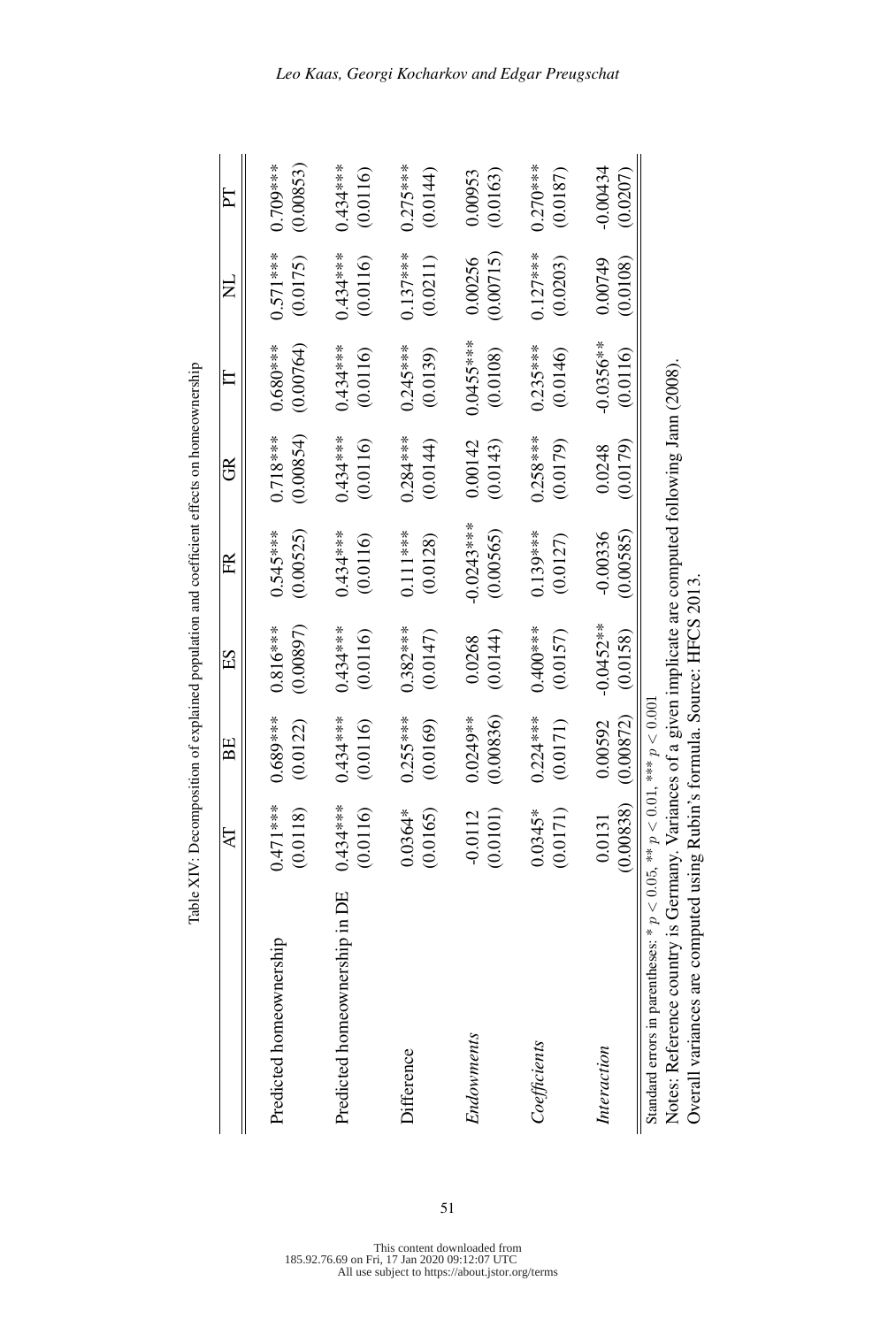#### REFERENCES

- BACH, S., A. THIEMANN, AND A. ZUCCO (2015): "The top tail of the wealth distribution in Germany, France, Spain, and Greece," *DIW Berlin Discussion Paper*, (1502).
- BEZRUKOVS, D. (2013): "The role of housing in wealth inequality in Eurozone countries," Master's thesis, University of Frankfurt.
- BILIAS, Y., D. GEORGARAKOS, AND M. HALIASSOS (2017): "Has greater stock market participation increased wealth inequality in the US?," *Review of Income and Wealth*, 63(1), 169–188.
- BOVER, O. (2010): "Wealth inequality and household structure: U.S. vs. Spain," *Review of Income and Wealth*, 56(2), 259–290.
- CALZA, A., T. MONACELLI, AND L. STRACCA (2013): "Housing finance and monetary policy," *Journal of the European Economic Association*, 11, 101 – 122.
- CHERNOZHUKOV, V., AND C. HANSEN (2004): "The effects of 401 (k) participation on the wealth distribution: An instrumental quantile regression analysis," *Review of Economics and Statistics*, 86(3), 735– 751.
- CHO, S.-W. S., AND J. L. FRANCIS (2011): "Tax treatment of owner occupied housing and wealth inequality," *Journal of Macroeconomics*, 33(1), 42–60.
- CHRISTELIS, D., D. GEORGARAKOS, AND M. HALIASSOS (2013): "Differences in portfolios across countries: Economic environment versus household characteristics," *The Review of Economics and Statistics*, 95(1), 220–236.
- DAVIES, J. B., S. SANDSTRÖM, A. SHORROCKS, AND E. N. WOLFF (2011): "The level and distribution of global household wealth," *The Economic Journal*, 121(551), 223–254.
- DE VRIES, P. (2010): *Measuring and explaining house price developments*, vol. 36. IOS Press.
- DIAZ, A., AND M. J. LUENGO-PRADO (2010): "The wealth distribution with durable goods," *International Economic Review*, 51(1), 143–170.
- DINARDO, J., N. M. FORTIN, AND T. LEMIEUX (1996): "Labor market institutions and the distribution of wages, 1973-1992: A semiparametric approach," *Econometrica*, 64(5), 1001–1044.
- DOL, K., AND M. HAFFNER (2010): "Housing statistics in the European Union 2010," *Delft University of Technology*.
- ECKERSTORFER, P., J. HALAK, J. KAPELLER, B. SCHÜTZ, F. SPRINGHOLZ, AND R. WILDAUER (2015): "Correcting for the missing rich: An application to wealth survey data," *Review of Income and Wealth*, 62(4), 605–627.
- EUROPEAN CENTRAL BANK (2013): "The Eurosystem Household Finance and Consumption Survey Results from the first wave," Discussion paper, European Central Bank.

(2016): "The Household Finance and Consumption Survey: results from the second wave," .

- FESSLER, P., P. LINDNER, AND E. SEGALLA (2014): "Net wealth across the Euro area why household structure matters and how to control for it," *ECB Working Paper Series*, 1663.
- FIRPO, S., N. FORTIN, AND T. LEMIEUX (2007): "Decomposing wage distributions using recentered influence function regressions," Working Paper, University of British Columbia.
- FIRPO, S., N. M. FORTIN, AND T. LEMIEUX (2009): "Unconditional quantile regressions," *Econometrica*, 77(3), 953–973.
- JANN, B. (2008): "A Stata implementation of the Blinder-Oaxaca decomposition," *Stata Journal*, 8(4), 453–479.
- KAAS, L., G. KOCHARKOV, AND E. PREUGSCHAT (2019): "Does homeownership promote wealth accumulation?,".
- KAAS, L., G. KOCHARKOV, E. PREUGSCHAT, AND N. SIASSI (2019): "Low homeownership in Germany - a quantitative exploration," forthcoming.
- KAYMAK, B., AND M. POSCHKE (2016): "The evolution of wealth inequality over half a century: the role of taxes, transfers and technology," *Journal of Monetary Economics*, 77, 1–25.
- KINDERMANN, F., AND S. KOHLS (2018): "Rental markets and wealth inequality in the Euro-Area," unpublished manuscript.
- LAMBERT, P. J., AND J. R. ARONSON (1993): "Inequality decomposition analysis and the Gini coefficient revisited," *The Economic Journal*, 103(420), 1221–1227.
- LERMAN, R. I., AND S. YITZHAKI (1985): "Income inequality effects by income source: A new approach and applications to the United States," *The Review of Economics and Statistics*, 67(1), 151–156.
- MACHADO, J., AND J. MATA (2005): "Counterfactual decomposition of changes in wage distributions using quantile regression," *Journal of Applied Econometrics*, 20(4), 445–465.